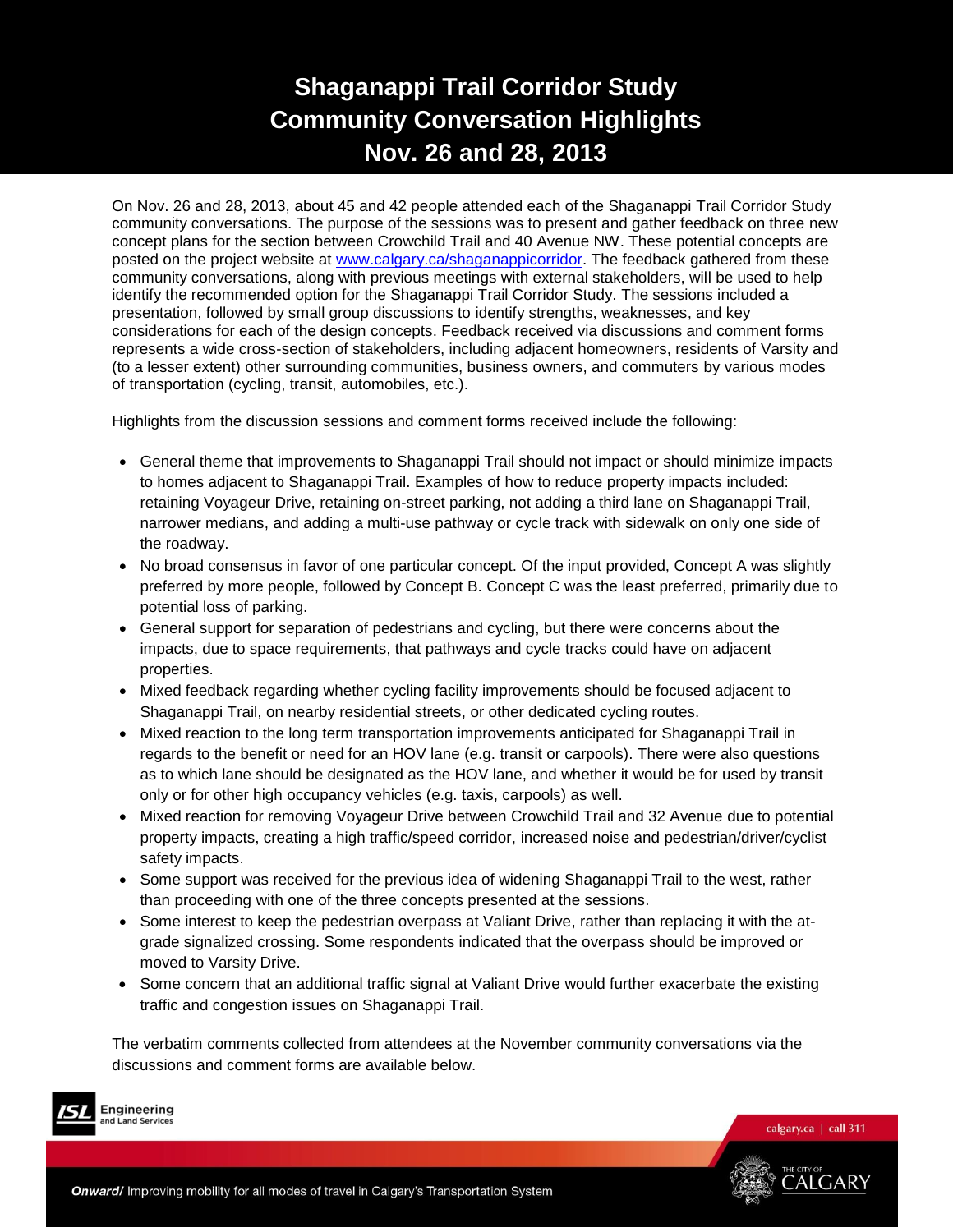# **Shaganappi Trail Corridor Study Community Conversation Workshop Notes Nov. 26 and 28, 2013**

## **Concept A - Strengths**

Home/Property

- No residential impacts
- Homeowners/properties are not impacted
- Keeps Voyageur Drive, residents are not having to live on Shaganappi. Still feel part of community
- Low impact to residential
- Least residential impact
- Like this concept the most of the three
	- o Not disruptive to current use of the area
	- o People living on the roads won't be too disrupted
- Prefer to keep Voyageur Drive
- Minimal impact to residents
- Front access to homes
- Parking lane in front of house
- Parking is important. Like on-street parking
- Keep parking "inside" Voyageur Drive
- Curbside parking remains

Walking/Cycling/Transit

- Path on east good connection to mall and park. Combined pedestrian and cycling infrastructure
- Pathways
- Bike path, walkway
- Advantage for bus
- Pathways set back from Shaganappi Trail
- Bike lanes on east side allows better access to U of C
- Multi-use path is better than cycle-track on both sides

## Traffic/Roadway

- Congestion traffic in strip mall would be reduced because overpass is removed, better access to and from strip mall
- Reduced speed limit (60 km/h)
- Better traffic flow
- Improved vehicle flow (north and south)
- Barrier is still there
- Preserves the parking in the area
- Limiting types of vehicles using Shaganappi Trail only high occupancy (i.e. carpools or buses) have large trucks using a ring road

#### Safety

- Buffer space good for family safety
- Wall/fence to protect children from traffic
- Improvement for accident prevention





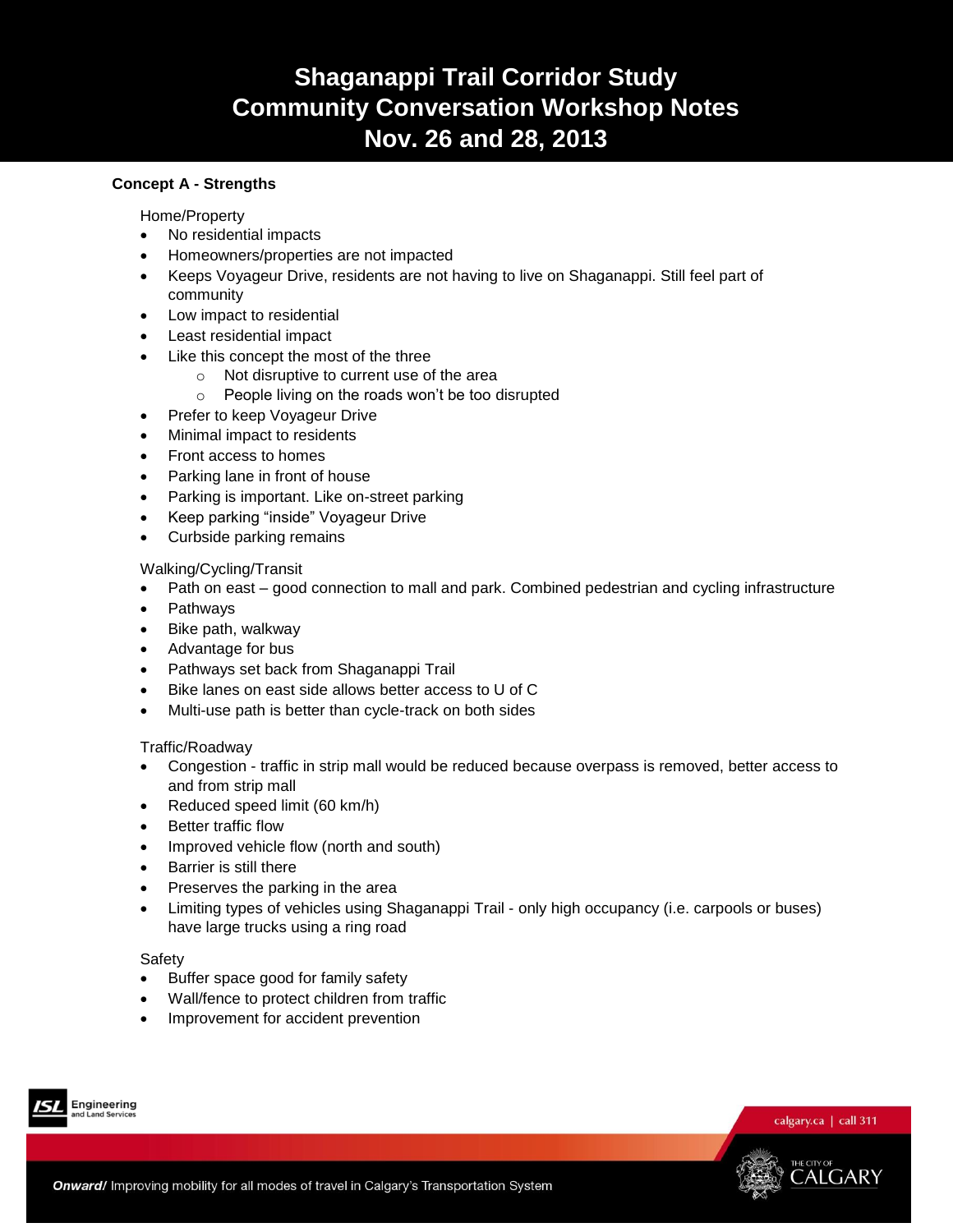### **Other**

- Consensus is this is the favoured/best concept
- Tries to accommodate all users
- Potential for buffer space (sound barrier)
- Seems to be best of A/B/C but need to refine presentation to show comparison of "as-is" and "to be" within right-of-way. Show solution for existing messy near-miss prone intersection at Varsity Drive. Show refined vehicle circulation for homes now subject to one-way change in front of their house adjacent to Shaganappi Trail.

## **Concept A - Weaknesses**

Home/Property

- Feels closed in (houses on Voyageur Drive)
- More infringement than buying out the property
- Nobody is considering the people at the bottom of the road
- Less space on Voyageur Drive
- Pave back road and not raise taxes? Possible?
- Impacted Petro/7-Eleven and Shell not a lot of impact to residents but to businesses
- Even though impact still feel that they have to move
- Takes business away something we agreed should not happen at last meeting

Walking/Cycling/Transit

- Paths too narrow
- Valiant Drive can't take any additional vehicle traffic
- Cycling and walking do not mix
- Pedestrians between on [path]way logic
- No continuation of pathways into community
- Mixing pedestrians and cyclists
- Crosswalks impede cycling traffic
- Cycling only on one side
- Pedestrian overpass should remain and be upgraded (safety and convenience)
- Pedestrian crossing at-grade on Shaganappi Trail impedes traffic flow excessively
- No separate cycle lane
- Shared path
- Cycling on residential streets not Shaganappi Trail
- Would like no bikes
- Only one side has bike paths should be one on each side
- Shared path is a weakness should be separate
	- o One per side on separate paths
	- o Where will snow go in winter?
- Along east side of Shaganappi Trail there are no issues for cyclists
- Bridge is safer than light
- On Valiant Drive instead of traffic light place a bridge
- Pathways cannot be multi-use, it's dangerous for both cyclists and pedestrians.
- One person would prefer the signals [*at Crowchild to replace the free flow merge*] to make it safer for pedestrians who are going to Northland Mall





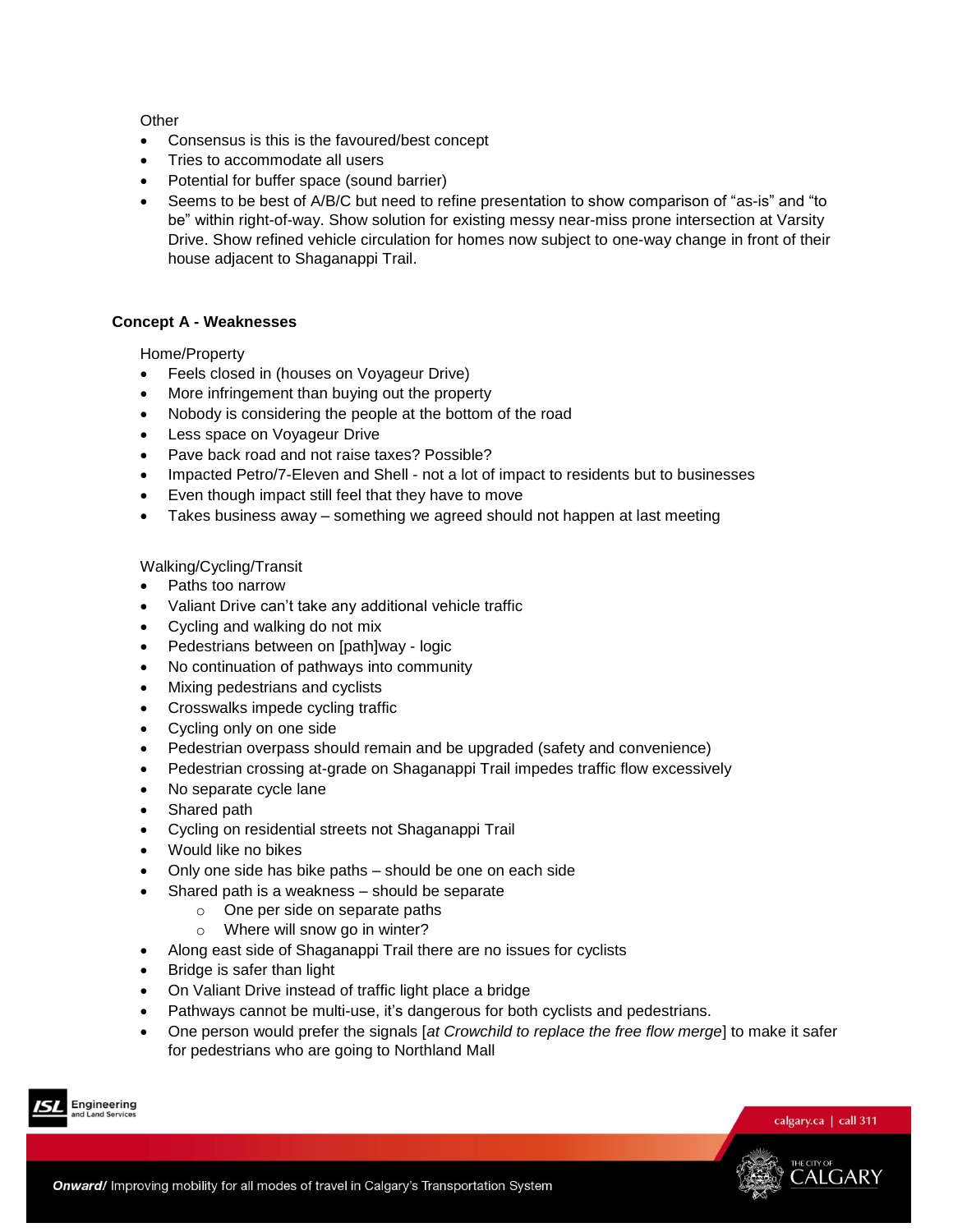- Unsafe to share path
- Pathway can be dangerous at intersections in traffic merging right will pose serious issues

### Traffic/Roadway

- 40 Street NW to 40 Avenue NW handles large volume of traffic from Varsity Drive and Varsity Drive is a larger width roadway
- Open Valiant Drive West of Shaganappi Trail
- Concern that Valiant Drive will have more traffic, to make the left turn to go on Shaganappi Trail
- Already have speed bumps to slow traffic, we don't need more coming through on Valiant Drive
- Reducing speed will not increase volumes of traffic
- Don't want HOV lanes
- Keep 3 lanes for cars
- One-way frontage is not a good idea
- Don't believe that you can have a two-way street
- Closing access at Valiant Drive from the frontage road means diverting local traffic
- Frontage road access to Valiant Drive at Shaganappi Trail is dangerous Concept A is better
- Terrible idea to place a traffic light at Valiant Drive
- Winter poor access to houses (snow removal only once last year)
- Putting a signal at Crowchild *[for eastbound Crowchild Trail to southbound Shaganappi Trail dual right]* to replace the free-flow merge would not be well received
- Concerned that lanes now are going to be super busy
- Concern with 3 lanes flowing into one lane

#### **Other**

- Noise
- No trees
- Too noisy
- Too much concrete
- May want the fence to stay ask people who live there
- Buffer space is a wasted space. Would rather have boulevard instead.
- Minor changes

#### **Concept A - Key Considerations**

Home/Property

Less impact on homeowners

Walking/Cycling/Transit

- Advertising and promoting carpool and biking
- Make sure "turning arrows" are on the light standard

#### Roadway/Traffic

- Like lower speed
- Speed limit must be 50 km/h
- A widening of the road on the west would be better than Concept A





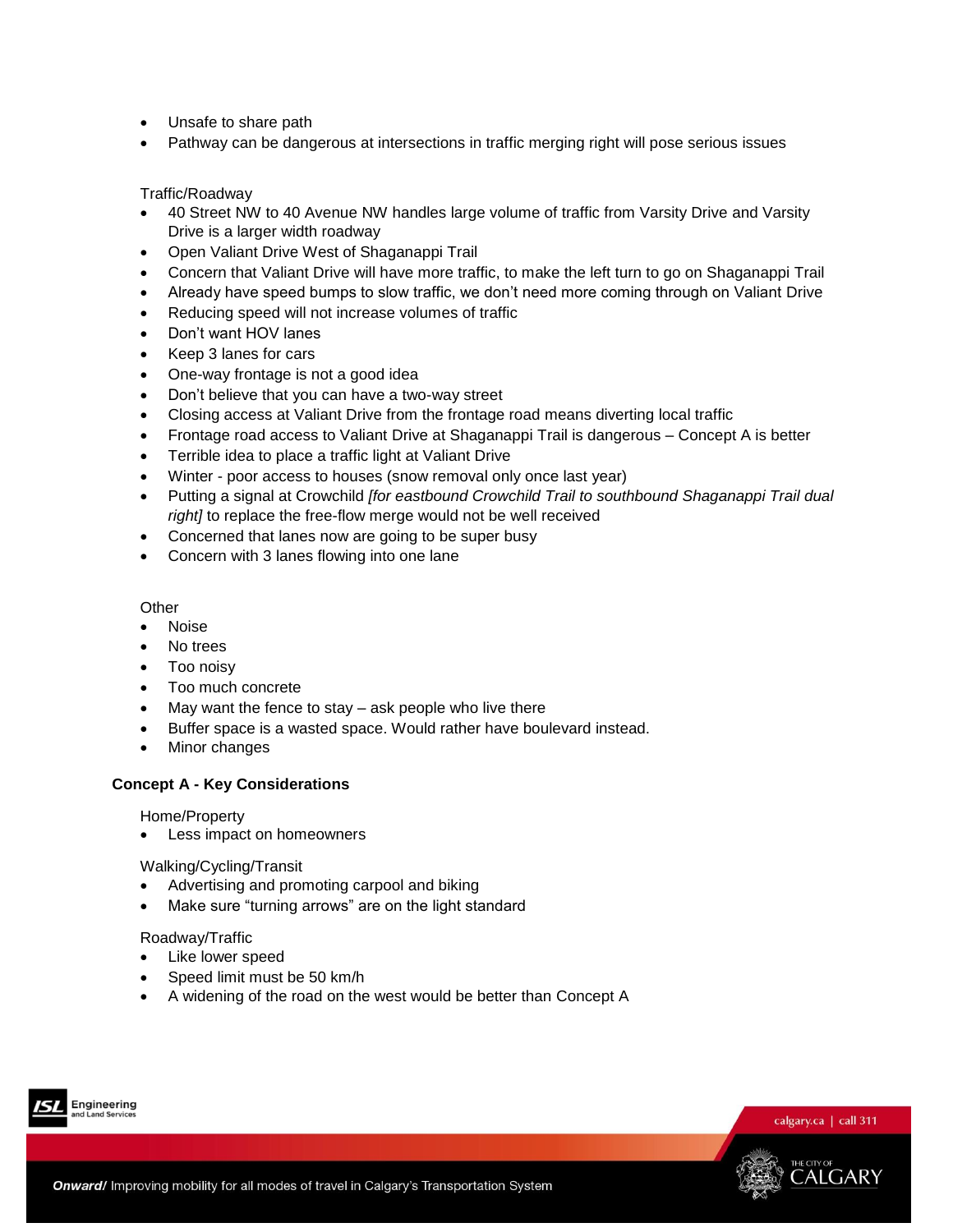### **Other**

- Remove noise wall and add more green space
- Community gardens on new green space along Shaganappi Trail give space to community to use and maintain.
- Keep the physical barrier (visual and sound) important
- 3 residents prefer A
- Concept A preferred by  $-2$
- 2 people prefer A
- Do not like homeowners losing street access to homes and having traffic outside their homes with no buffer.
- Plan A Ok

## **Concept A - Questions**

- Voyageur Drive preserved?
- Talk to people directly impacted buy out- and build road full width (too immediate to houses)?

## **Concept B - Strengths**

Home/Property

- Commercial closures off Valiant Drive
- Closing back lane is a good idea. 7-11 on corner can be redeveloped

## Walking/Cycling/Transit

- Hybrid of cyclists and pedestrians in pathways
- Wide pedestrian/cycle
- Combined cycle and foot paths on both sides
- Like path on both sides of road
- Like path separation from road
- Like the idea of placing single road with enhanced pedestrian/bike facilities (but wants some screening)

#### Traffic/Roadway

- Reduced speed (50 km/h)
- Parking is incorporated
- Parking where it is liked (with the green space boulevard)
- Voyager road isn't used much in some areas along Shaganappi Trail
- Upgrade back lanes (pave)
- Wider lanes than Concept A good thing
- Like the parking on Shaganappi Trail

#### **Other**

- More green space
- Green space in front of houses facing Shaganappi Trail
- Green space
- Like the idea of adding green space





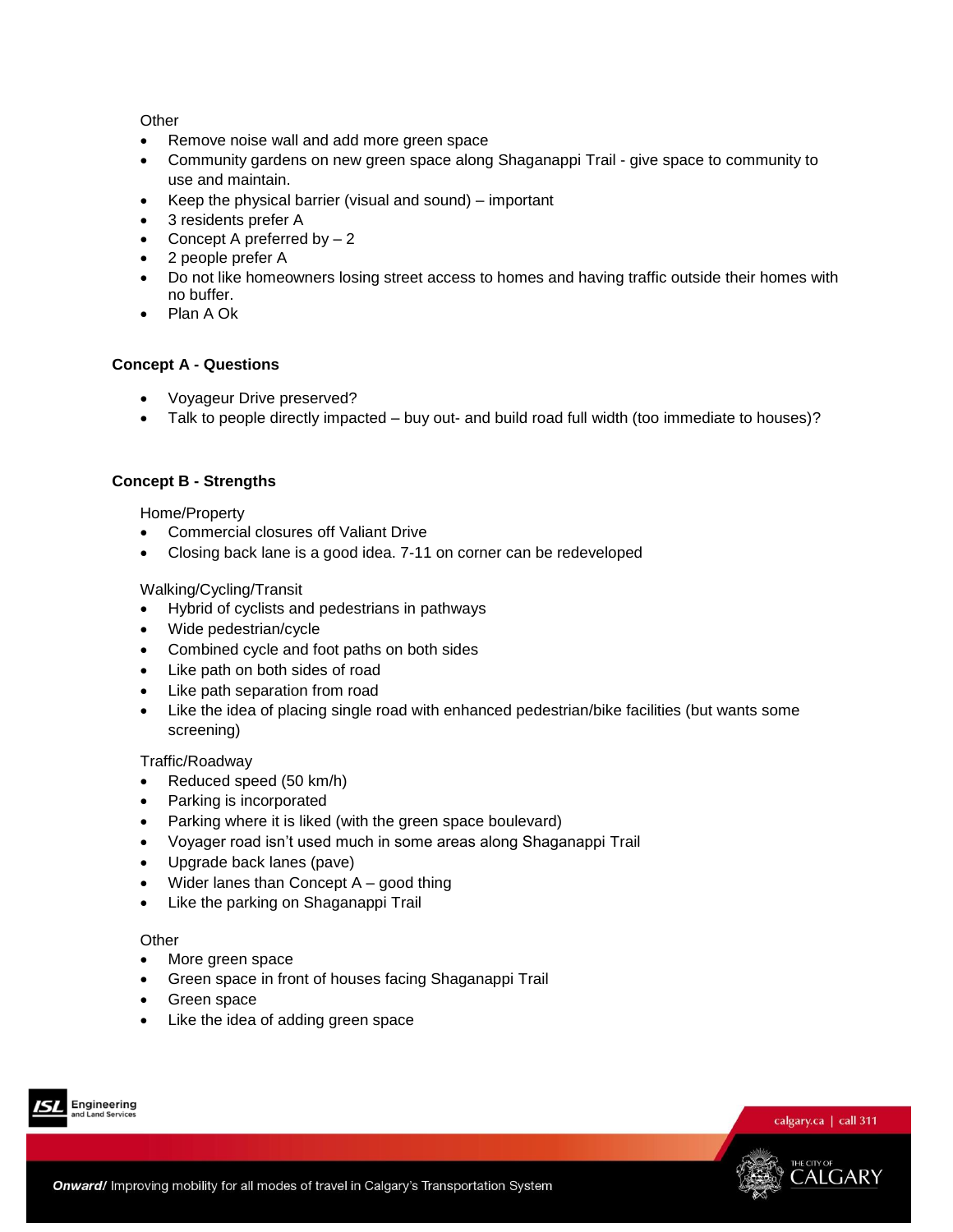## **Concept B Weaknesses**

Home/Property

- Too many properties affected
- Property value impacts to those now facing Shaganappi Trail
- Too much impact on residential properties
- Loss of property value
- Pay me and bulldoze my house
- Loss of access to garage, cross path to get into the house, loss of property value same as Concept C
- Like Concept A as well Concept B impacts homes too much
- Homeowners back lane access no driveways
- Infringing on too many citizens property
- Too many driveways to be relocated. Not suitable for our level of intelligence.

## Walking/Cycling/Transit

- Mixing pedestrians and cyclists
- Dangerous children
- At-grade pedestrian crossings impede traffic flow need overpasses and pedestrian barriers
- Get rid of HOV
- Path should not be shared
- Want pedestrians and bikes separate
- Cycling on residential streets not Shaganappi
- Don't like walking over pathway
- Keep the overpass (improve)
- HOV lane sort of exists
- Cycling lane already exists, so there isn't a large impact
- Snow removal concerns about bike/path route
- HOV lane might cause problems when they need to turn left (opportunity for an overpass)
- Cycling works now we don't need to change it
- Cyclist issues and on-street parking
- No need for multi-use path people already use Voyageur Drive for that
- Path too small for both pedestrian and bike
- Pedestrians, cyclists, etc. being considered above property owners and tax payers!
- Paths on both sides, nice boulevard approach, but is it suitable for high volume?

## Traffic/Roadway

- Snow routes how would parking for residents be impacted
- No street parking in front of house
- Slows down traffic between Varsity Drive and Crowchild Trail with on-street parking
- Don't like on-street parking on Shaganappi Trail
- Parking narrow
- Forget on-street parking on a high volume arterial not a good plan
- Parking issues because many are multi-tenant homes
- Enforcing speed limits and parking
- Poor comparison to Memorial Drive
- If this becomes snow route, there is no street parking
- Lanes are not wide enough for emergency response by Vandyke Road
- Gives no parking what about garbage/recycle pick up if you're parked in the back.



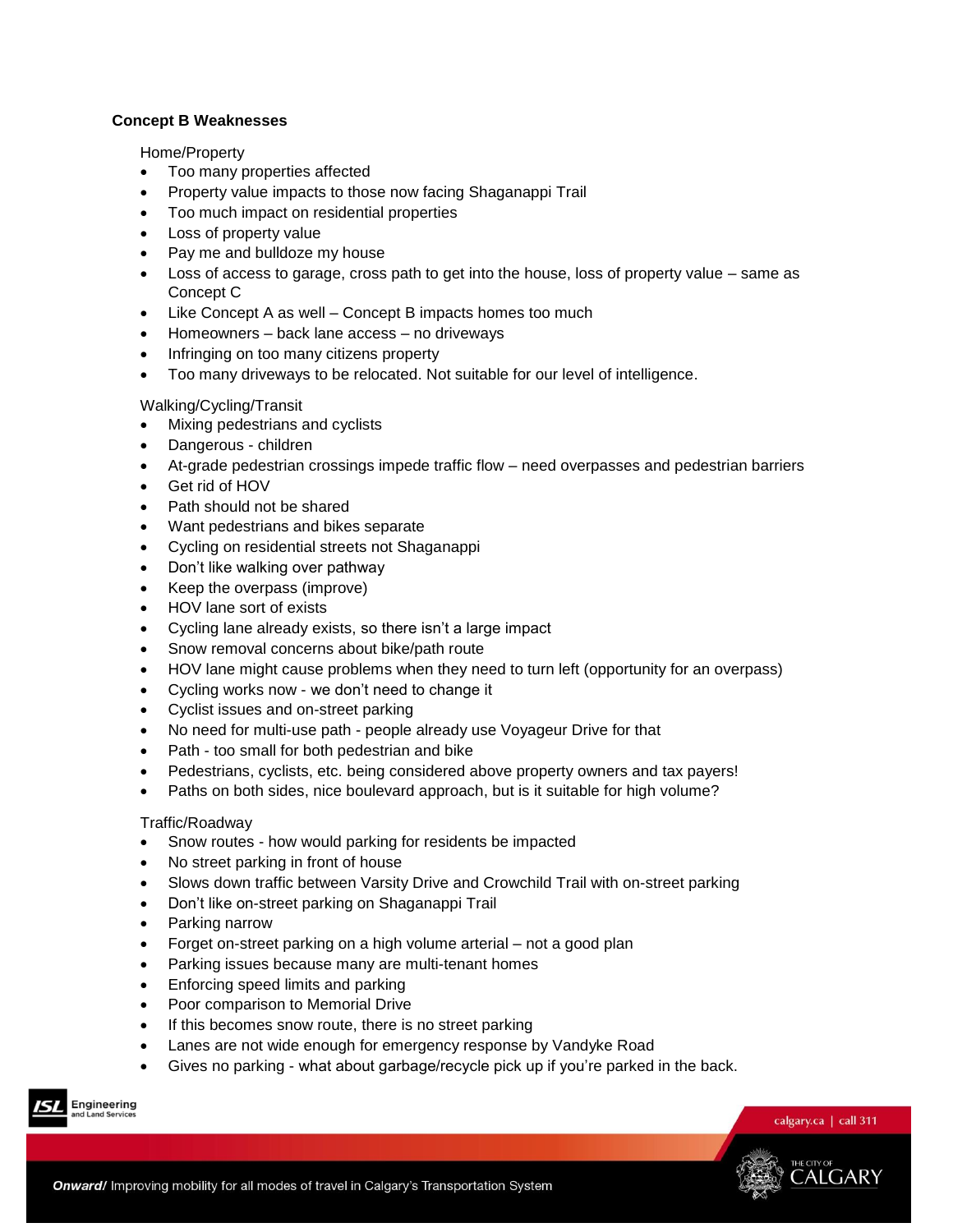- Don't like parking on the street
- Concern that parking in front of homes is limited look at having it dedicated
- Not acceptable!! Parking is a problem. No safety fence

#### **Safety**

- Safety concern for those with children who live in houses now fronting onto Shaganappi Trail
- On Shaganappi Trail, parking could be dangerous with passing traffic
- Safety issue being right on Shaganappi Trail
- Safety of parking Safety not good
- Safety of parallel parking for kids
- Safety for bikes
- Parking on Shaganappi Trail is too dangerous to consider, not feasible, not sustainable
- Potential for accidents as parked vehicles negotiate the bus lane into traffic
- Shaganappi Trail south from Crowchild Trail is already a dangerous place to merge

#### **Other**

- No sound guard
- Not enough green space
- Loss of play space
- No sound barrier option
- Noise issues without barrier
- Concern that traffic generates lots of dust/car exhaust
- Still concerned about looking at traffic instead of having physical barrier

## **Concept B - Key Considerations**

- Green continuous hedges
- No HOV
- Pathways would be safer if the intersection was a full turn, not a merge
- An intersection at Valiant Drive and 40 Avenue (lights are there, it'll be slower)
- Residents would like sound barriers
- Concern about all the development in the north traffic coming south through the area
- Majority of homes have access to garage through back lanes
- Mixed review between this and Concept A
- Don't change anything
- Is ideal since it provides boulevard, path, and parking.
- Like Concept B as I feel it provides for HOV, paths on both sides and parking for residence. I also like the added green on both sides.
- No way
- Concept B is most liked  $-5$
- 0/4 prefer B
- No Not acceptable- No No!
- Not Acceptable
- No!





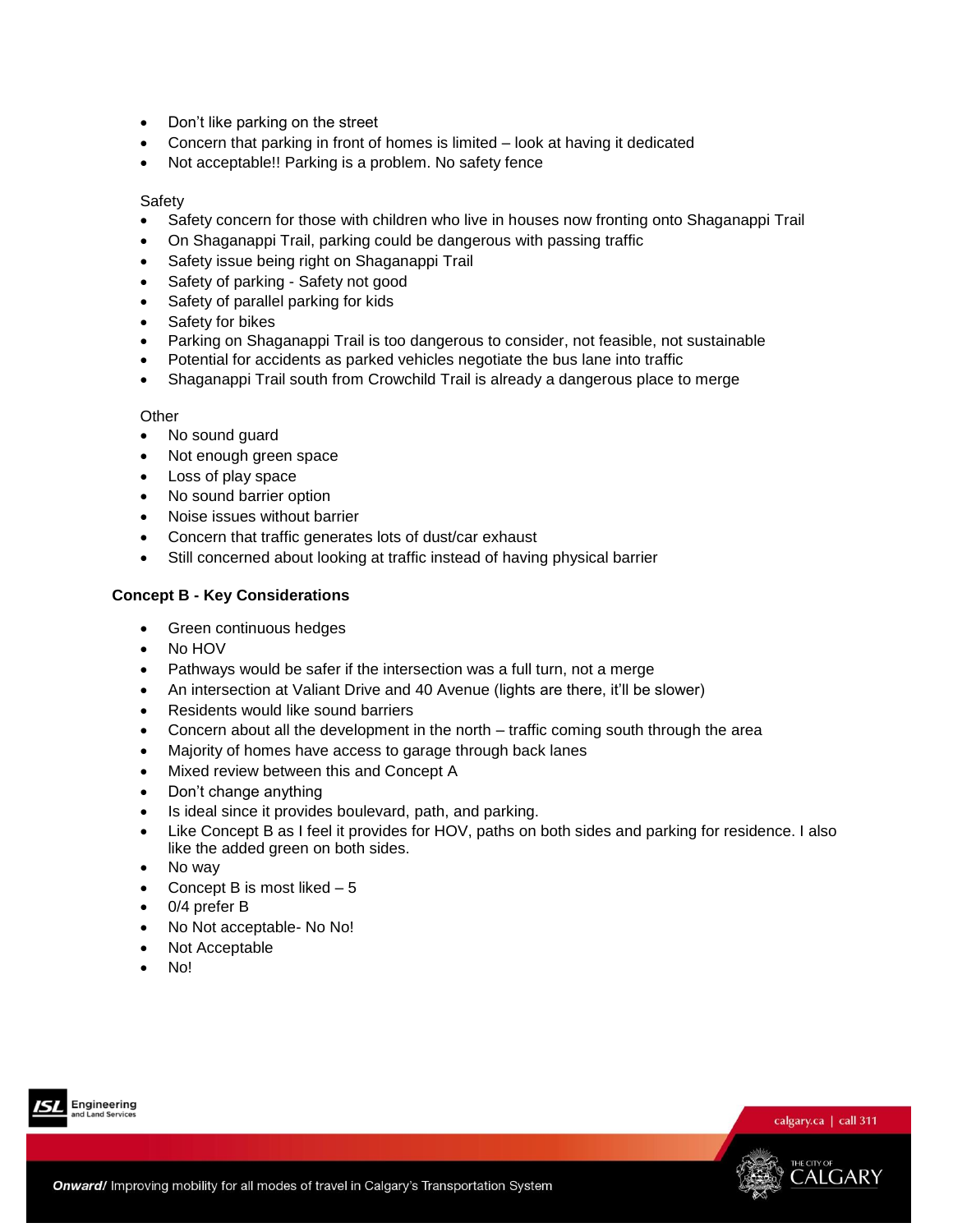## **Concept B - Key Questions**

- What about paving the lanes to improve access?
- A lot of discussion questions to understand the concept
- Sidewalk cleared by City?
- How do you get from a traffic lane to the parking lane if there is only one person in the vehicle?
- Is parking limited to area residents with a parking pass?

### **Concept C - Strengths**

Home/Property

- Access closures at Petro Canada
- Potential in long term to redevelop affected homes into higher density
- Most appealing option for non-residents
- Great opportunity for redevelopment interim funding

#### Walking/Cycling/Transit

- Cycle track is good commuters will use (x3)
- Cycle track here would have less grade (x3)
- Liked that cyclists and walkers are separated
- Cycle tracks
- Separate pathways
- Sidewalks/bike lanes on both sides
- Likes bike lanes on Varsity Drive, 40 Avenue show on other concepts
- Cycling and paths on both sides
- **Best to keep cyclists/pedestrians separated**
- One person is a cyclist and he would like dedicated bike paths
- No risk of accident with cycle lane so close to traffic
- The best is flow, best for both cyclists and pedestrian. Keep them separate and safe
- Bike lanes are great!

#### Traffic/Roadway

- Reduced speed limit (50 or 60 km/h)
- T-ramp at Crowchild do same on other concepts
- Rear access only is a strength (improves flow)
- Overall good for traffic flow
- Best for flow
- Slower but moving traffic

#### **Other**

- Wider buffer
- Separation between motorists and bikes
- Better separation from road
- Like this concept best because of the extra green space (fruit trees, garden for community, etc.)
- Open wide look with green space, trees, etc.
- When space available, provide more
- Green space for impacted residents
- Snow removal





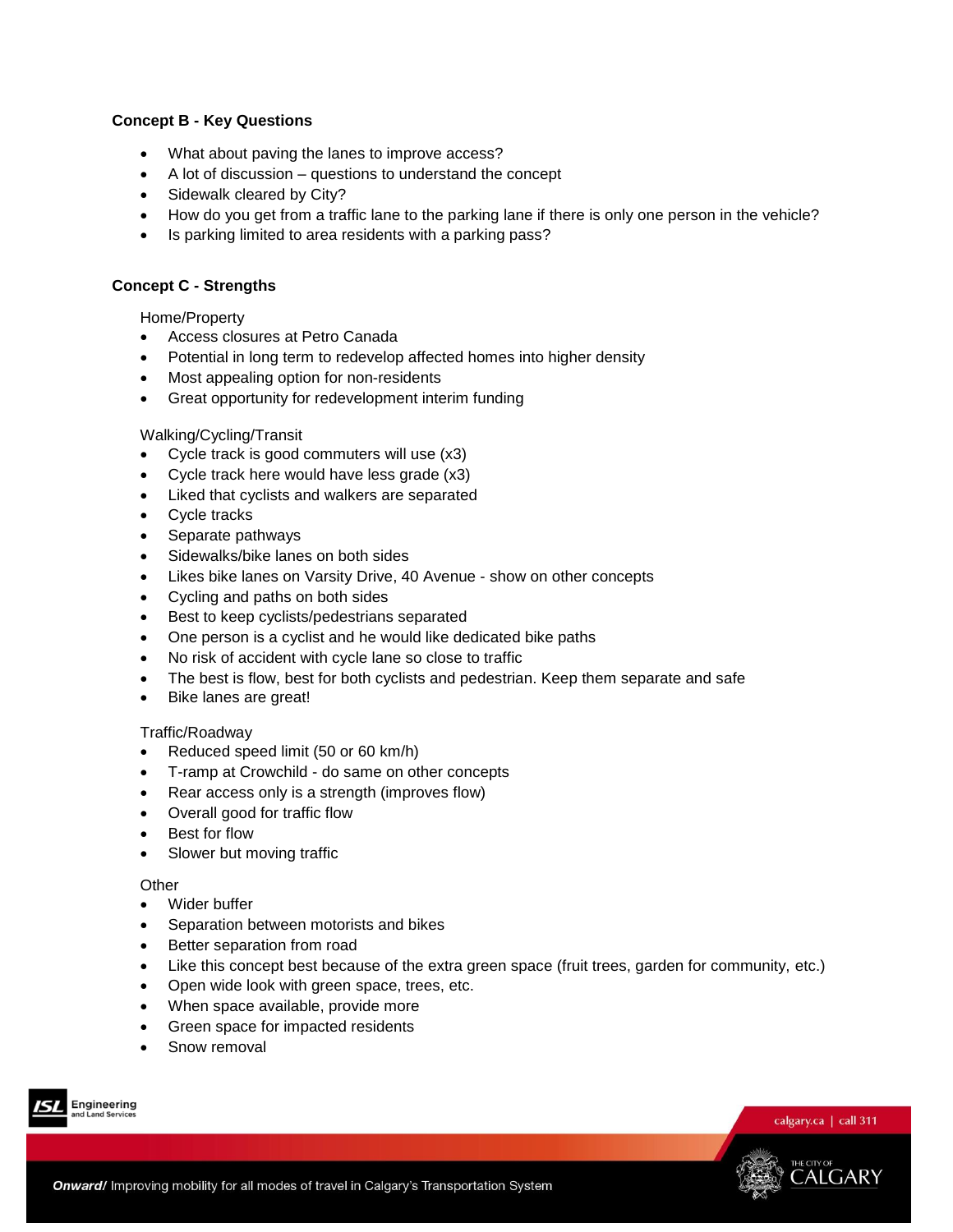## **Concept C - Weaknesses**

Home/Property

- Buy out Voyageur Drive frontages west side to create space or all (east and west)
- High property impact
- If plan is for higher density, move out to suburbs (which is the root cause of issue)
- Impacts on people living there
- No front access driveways
- Cannot agree with concept that would have such negative effect on property owners.
- Quality of life is gone with taking Voyageur Drive west and leaving the houses if you currently live on Voyageur Drive

Walking/Cycling/Transit

- Do not like cycle tracks. Prefer to combine cycling and pedestrian infrastructure.
- Sidewalks too narrow
- Boulevard seems to be wasted space (could widen foot/cycle path)
- Cycling off Shaganappi Trail and on residential streets
- Maintenance of cycle track in winter will be tough (3-)
- No room for cycle track (3-)
- No cycling currently on Shaganappi Trail (3-)
- Families won't use track on main road for cycling (3-)
- Use cycle track south of 40 Avenue, divert to 53 Street (3-)
- Improve pedestrian overpass
- Gets dangerous for cyclists and parking
- Do not like parking on the street from a cyclist's perspective
- No need for separate bike lanes on both sides
- Impacts the neighborhood just as much as Concept B but adds the impact of no parking for many residents

#### Traffic/Roadway

- Loss of parking not acceptable
- Access to impacted houses reduced to alleys, which could become more congested
- Rear lane access
- No visitor parking
- Alley way for Vandergrift Crescent is already tight
- Rear access for homes would make worse
- Rear access parking limited, not feasible
- Only is a weakness
- No HOV lanes
- Bad traffic flow by Market Mall (turning left)
- Traffic light would not work because it is too short
- Back alley are not able to accommodate traffic
- Visitors, company people with more than one car
- No parking (company have nowhere to park side streets or alley)
- More traffic lights and lower speed limits is a deterrent for greater traffic
- Leave 40 Avenue as is
- It takes all the parking away for residents





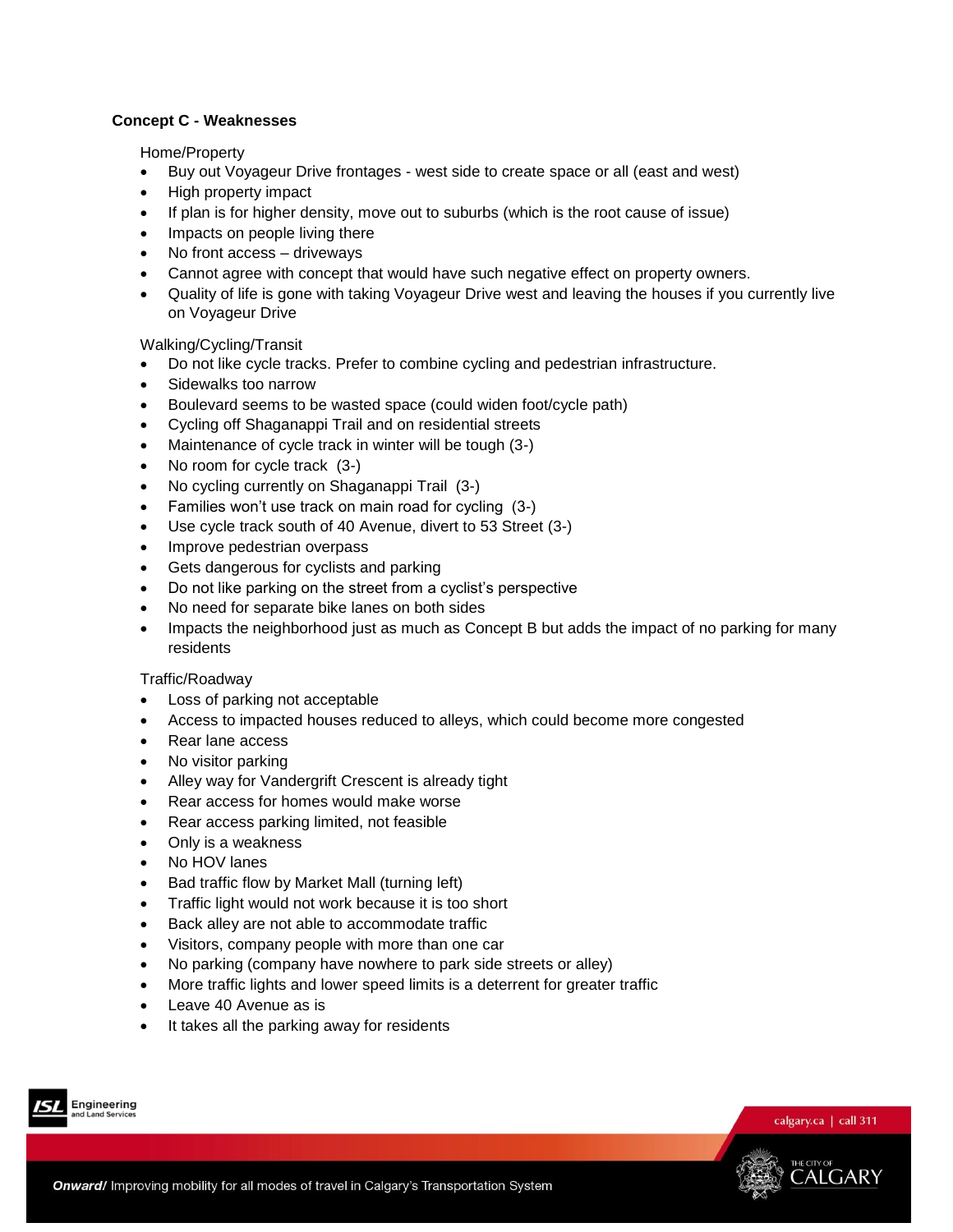## **Safety**

- Safety concern for homeowners who would now face Shaganappi Trail small children
- Access for emergency services as a concern
- No Parking on Voyageur Drive is not good not acceptable!
- Voyageur Drive would be gone. Not good no safety fence. This is a safety issue. Need fence

#### **Other**

- Poor snow removal
- No sound barrier
- Noise issues if there is no barrier
- Snow removal would be horrible
- Removes sound barrier
- Prefer more trees
- Doing a 30 year plan with today's restraints

## **Concept C - Key Considerations**

- Would need sound barrier before cycle track
- Cycle track paths really need to keep speed limit low to ensure safety especially right hand turns
- Residents north of Varsity Drive would like a sound barrier if City goes with Concept C
- But a sound barrier would limit access of emergency vehicles
- Most do not like this concept
- Most of the table dislike this plan the most
- Group does not like this plan at all
- Concept C is best of the concepts
- Concept C is least preferred
- Not acceptable
- $\bullet$  NO!
- The longer you wait, if houses are needed, the more it will cost.

## **Concept C - Questions**

- Will the cycle track be dangerous next to the HOV?
- Placement of barriers are the cyclists protected?
- Where to place the sound barriers?
- What about snow removal on cycle track?
- Study of cyclists and pedestrians along Voyageur Drive? Answer No
- Where would people park?



Engineering

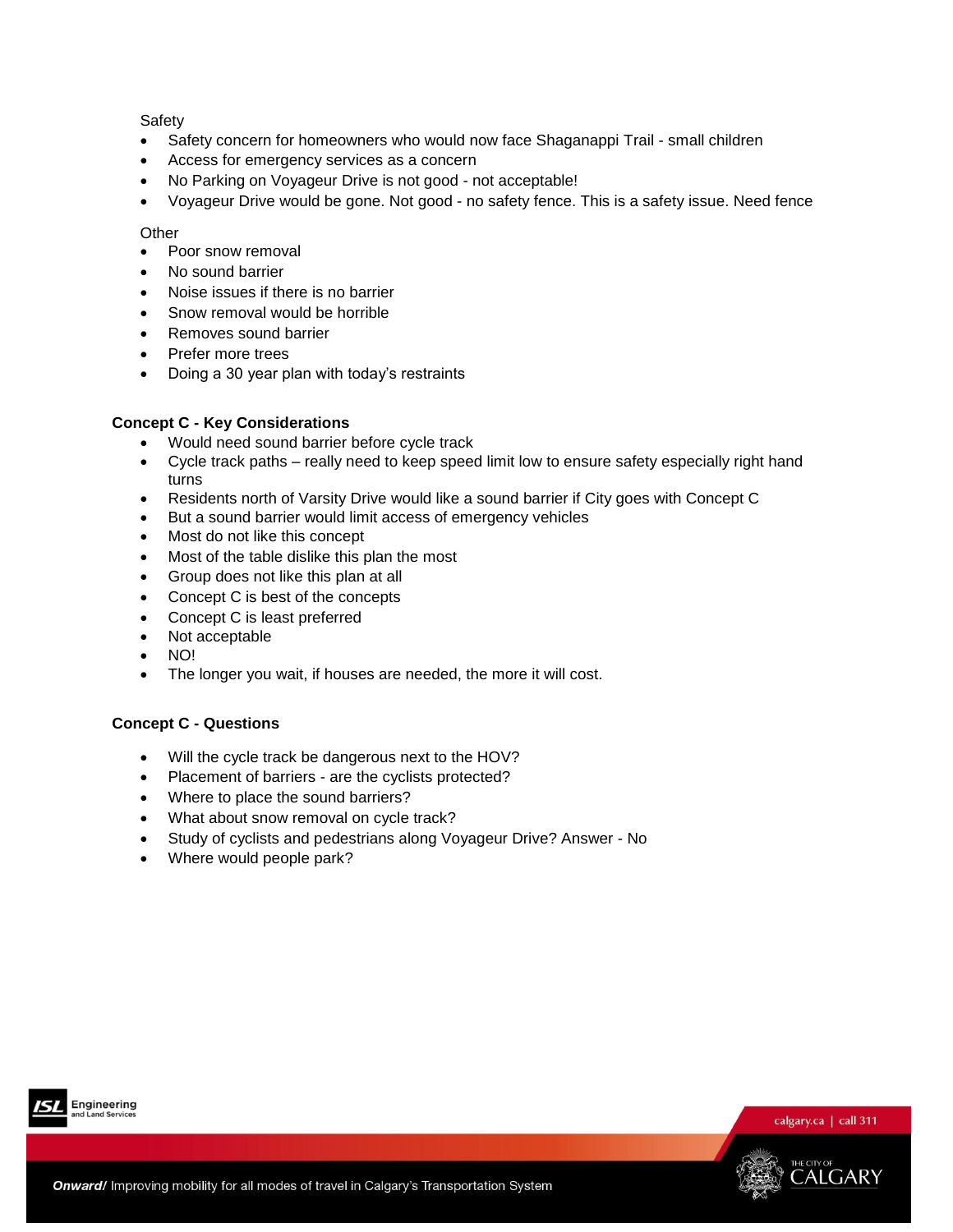## **Concept Proposed by Session Attendees**

- Buy out west side because least affected number of properties
- Provides lots of open space
- Bike path
- Walking path
- On-street parking
- Sound barrier
- Lots of green space
- Wide buffer between the road (like Memorial Drive) and other paths (walking/biking) road-treespath-sidewalk-house
- East side remains as-is
- Pedestrian overpasses to provide alternative to avoid high traffic intersection with bike lanes

## **Questions for Consideration for all Concepts**

#### Home/Property

- Is there any way you could get an anticipated impact on property value?
- The people who are affected are not represented
- Why not expropriate the entire area along Varsity Drive to 40 Avenue?

## Walking/Cycling/Transit

- Why not strictly transit?
- HOV how well used are they?
- Why HOV on Shaganappi Trail?
- Why not HOV on Crowchild Trail?
- HOV's really need to be defined how?
- What defines rapid transit?
- HOV vs. rapid transit?
- Overpass removal on Valiant Drive what is the motivation?
- Does HOV provide a benefit in a short space?
- Shaganappi Trail HOV merging to 16 Avenue is that being considered?
- Why are HOV's on outside?
- Cycle/pedestrian shared path 3 metres wide?
- Valiant Drive overpass is great for pedestrians. Why?

#### Traffic/Roadway

- Are all concepts (A, B and C) the same width?
- What types of vehicles will be allowed? Big trucks?
- How is traffic speed going to be brought down?



Engineering



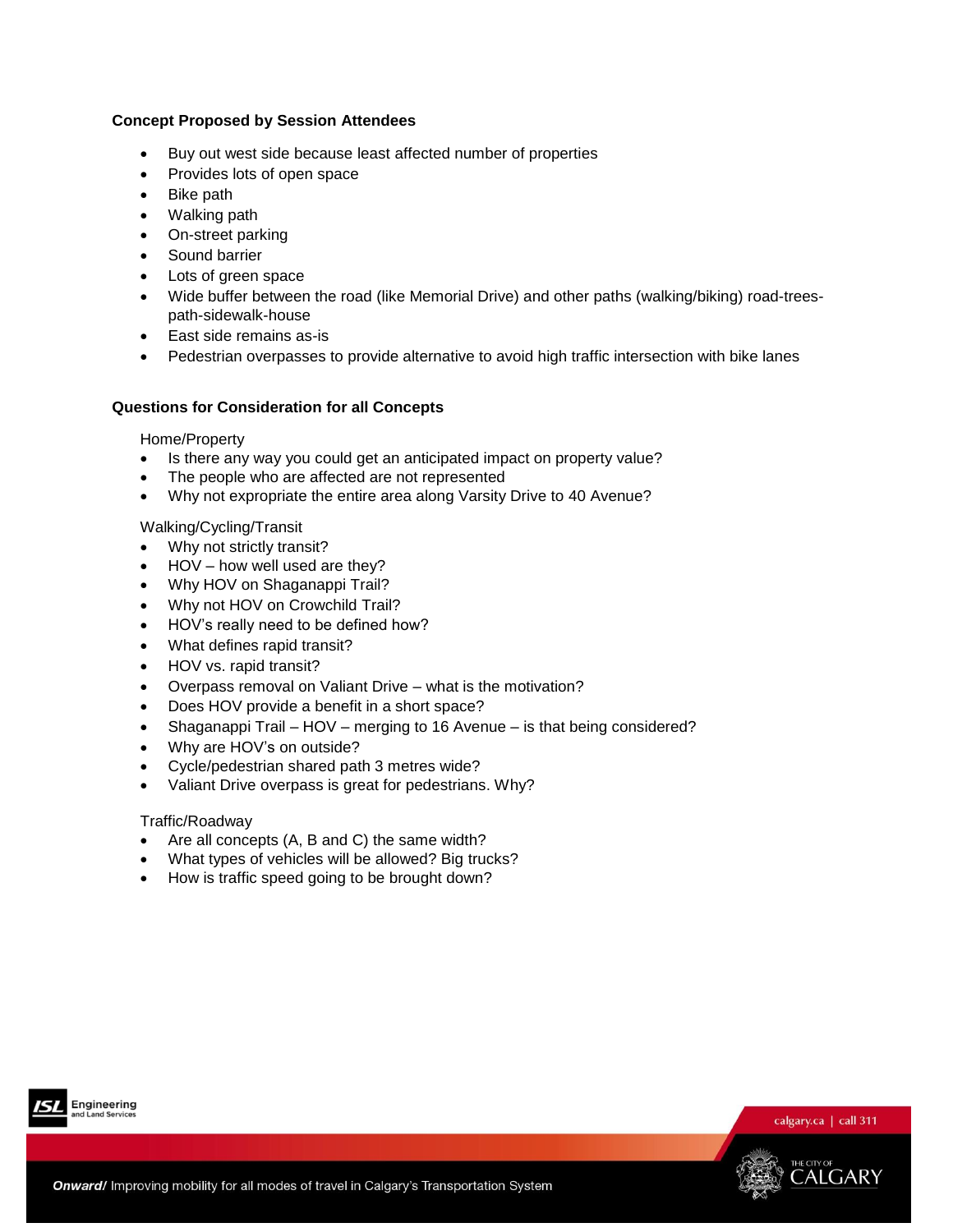## **Other**

- Need a comparison on the maps (present situation vs. concepts)
- Why did the "do nothing" option get taken off?
- Q: Hammers
	- o West Campus
	- o Market Mall
	- o Crowchild
	- o Northland Shopping Centre

A: Corridor is being planned to accommodate future growth. City does not know specific growth plans of the "hammers" but needs to plan for general growth nonetheless

- Why do anything?
- What will happen to the sound barriers or fences? Are these necessary?
- Why not use median?
- Would like a session just for [landowners]
- Sound barriers? These are necessary all the way along.

## **Key features to consider in recommended plan**

Home/Property

- Good idea to close driveways at Shaganappi Trail and Valiant Drive and Varsity Drive corners
- If people/residents do not like the preferred plan they want option to have home purchased
- None of the concepts are appealing perhaps the City should widen right-of-way and buy homes now
- If I can only access my house via alley, then take my house and residence on Voyageur Drive for 45 yrs.
- The people on Voyageur Drive should have the strongest say
- Property values will go south with any of these plans
- Buy out homes on either side
- Buy off the frontage of the houses to make room
- If homes on Voyageur Drive are bought out, it can be repurposed as higher density/retail
- Might be better to buy homes on Voyageur Drive so City has less impact on residents when Shaganappi corridor is developed
- Concept A/B/C comment: Need to NOT get trapped into perpetual small increment design. Need to be bolder with what is supposed to happen, 50 year vision and 50 year capacity. Land use redesignation to high quality walk-up condo style density as first residential layer facing Shaganappi Trail should occur in any concept.

Cycling/Walking/Transit

- HOV/bus lane might lead to land switches, potentially hazardous?
- $\bullet$  No HOV = 3 lanes traffic
- Cyclers in community not on Shaganappi Trail
- Cycling on Shaganappi Trail direct route include a 3 foot physical barrier
- If going to have cyclist then separate them from pedestrians
- Build barriers to prevent pedestrian crossing, but not a chain link fence at median
- New accessible pedestrian overpass is preferred to additional traffic lights
- If make Valiant Drive a pedestrian crossing, someone will get killed unless full crossing lights
- More people use Varsity Drive to cross Shaganappi Trail
- Would like to narrow the boulevard to have lesser impact on Voyageur Drive
- A pedestrian flashing light is badly needed on 40 Avenue across from Market Mall
- All plans include separate pedestrian structure over Crowchild Trail is good
- HOV needs to be car and bus (key)
- At-grade pedestrian crossings slow down traffic (light changes)

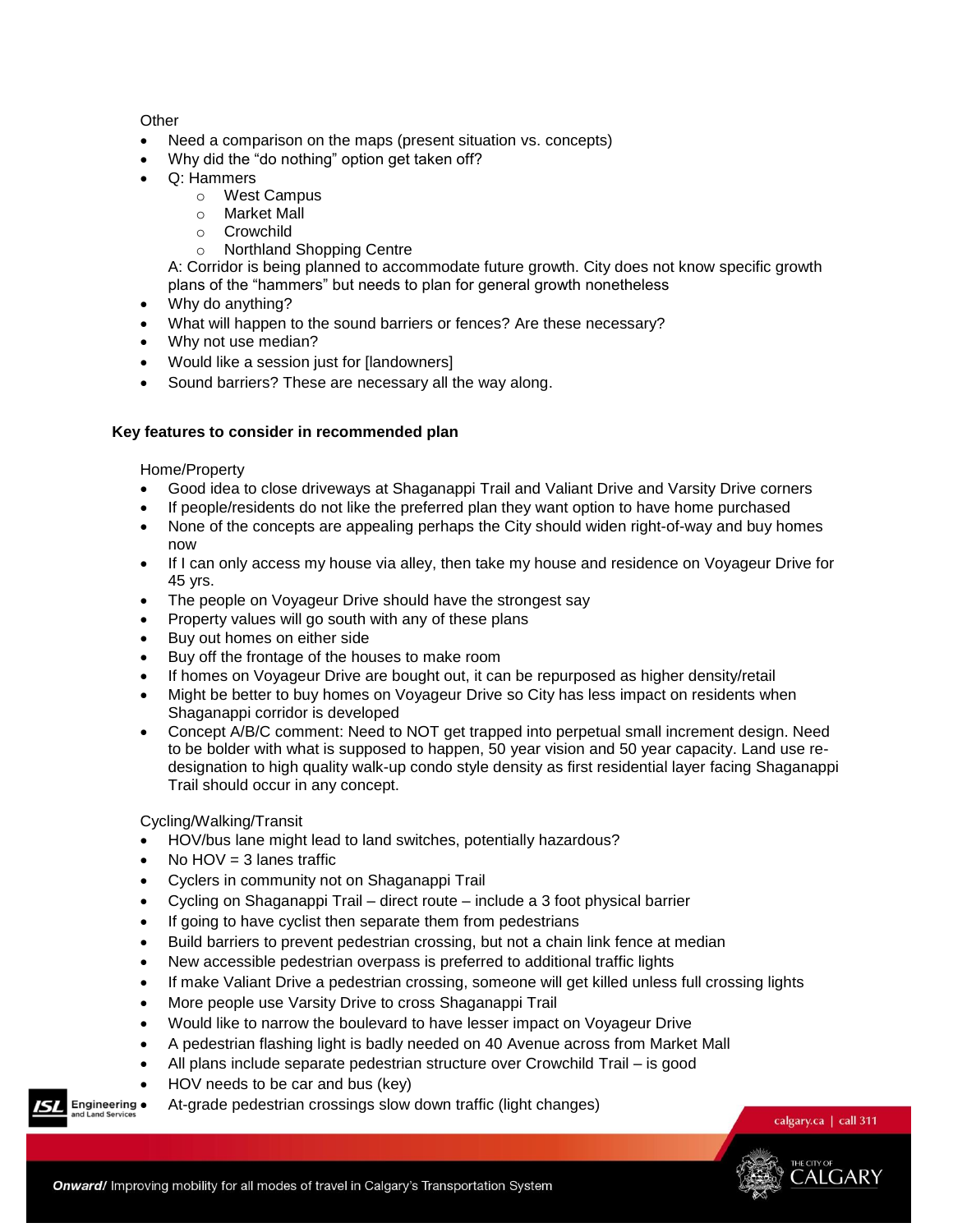- Should build multi-grade pedestrian crossings (that people will use)
- Love to keep the overpass
- Walkway overpass put on proper pedestrian overpass crossing on Varsity Drive rather than on Valiant Drive
- Pathway can be dangerous at the intersections (all 3)
- Use HOV (transit) to allow cyclists to bring bikes on transit
- Put HOV in the centre (switch am/pm)
- Use HOV for bicycles
- Crosswalks dangerous prefer overpass but re-generate for bike up/down and wheel chair
- The crosswalks are far more dangerous than a pedestrian overpass
- Separate bike from pedestrian path any plan should include a pedestrian overpass between Valiant Drive and Varsity Drive

Traffic/Roadway

- No traffic circles
- Need longer turning lane and advanced turning green going from Shaganappi Trail to 40 Avenue due to stacking in AM (hospital traffic) or find another solution
- 40 Avenue between Shaganappi Trail and 49 Street is backed up for a good portion on the day due to slow dual left turns onto Shaganappi Trail. This is due to traffic back up on Shaganappi Trail since John Laurie Boulevard construction was finished – poor traffic light management.
- Traffic light at Valiant Drive causing backups especially with left turning traffic from 40 Avenue to northbound Shaganappi Trail.
- Roundabout at Shaganappi Trail and Crowchild Trail
- Currently, north turn from 40 Avenue onto Shaganappi a major problem
- 50 km/h may not be feasible as people drive so fast
- Concern about traffic volumes and backups with 50 km/h speed
- All 3 concepts lower speed from 70 to 50 or 60 km/h
- Like 50 km/h speed better
- Connect Valiant Drive all the way east/west (key)
- Problem for traffic flow (too many lights) (weak)
- Slow speed limits on Shaganappi Trail will affect Crowchild Trail
- More access to Shaganappi Trail improves traffic flow on Varsity Lane (private lane, many trespassers)
- Include traffic demand sensitive lights (and at 32 Avenue)
- Widen ramp from Shaganappi Trail southbound to Crowchild Trail westbound to two lanes so as to avoid "squeeze" at access to Dalhousie LRT station shopping centre (remove big sign)
- A traffic light to regulate traffic at 16 Avenue (get out eastbound)
- On street parking
- Lane congestion if you do not have garage or parking pad will park in lane and increase congestion
- Want parking but parking on an arterial seems dangerous, not as convenient. Need parking in front for family, friends, and visitors
- Signalization at Valiant Drive is a very good idea on all plans but some people still want the overpass too (safety concerns cars not slowing fast enough) therefore reduce speed limit too
- Don't reduce lanes south of 40 Avenue (not just HOV +1 lane of traffic)
- Too many lights will create bottleneck (don't add on Valiant Drive)
- $\bullet$  Facilitating traffic through community not to the benefit of community  $=$  bad for community
- Others in area already don't have front parking (e.g. 40 Avenue) and have to access from rear
- Roundabouts would work well
- Engineering Like removing free-flow merge of Crowchild Trail and putting in lights



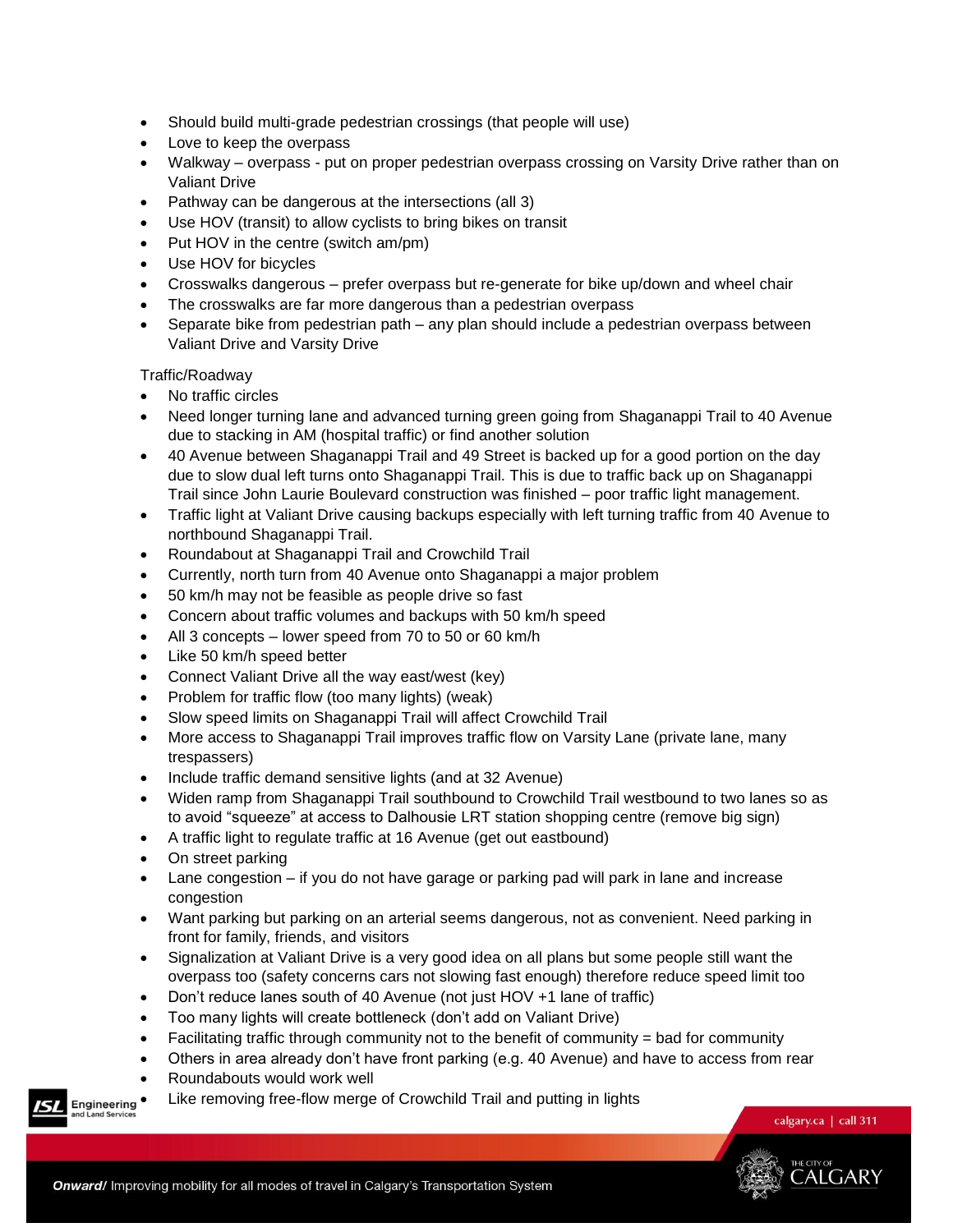- Too many lights on Shaganappi Trail slows traffic
- Extra lights at Valiant Drive will slow north-south traffic in AM and PM reduces traffic through the mall between Varsity Drive and Valiant Drive. Frequent signal should smooth flow
- Provide safe access to and from Valiant Drive
- Gets rid of useless overpass at Valiant Drive
- Only one left turn out of Shaganappi Village
- Connect Valiant east-west for bicycles and pedestrians
- Left turn at Valiant Drive is a good idea
- Should have third lane from Crowchild Trail south to Varsity Drive for safety

#### **Other**

- Public education
- Prefer concepts with green
- Noise barriers/fence/natural berm
- 40 Avenue and Shaganappi Trail noise wall on northwest corner should be shortened due to poor vision for drivers on Shaganappi Trail going south turning right. Cannot see pedestrians approaching crosswalk
- Privacy/screening
- Leave it alone the trail
- Very concerned whether or not garbage pickup in the lane can be operational with increased usage for all concepts (conflicts?)
- Noise is very important to residents
- There is a desire to replace and improve the existing sound wall new designs more attractive
- City didn't listen to us in the spring
- Feeling that feedback in spring was ignored
- Disappointed in creation of concepts, it doesn't reflect past feedback
- [Not interested in] mirroring Memorial Drive
- A, B, and C are all basically the same thing with no significant differences = no real choice
- In the wrap-up, the first suggestion from the speaker where the table came up with their own suggestion is the only one that is practical and would work to optimize everything needed and is the best. Great for them!
- Concept 'A B C' comments- Comments about presentation
	- $\circ$  Plan view map in bottom left hand corner should have shown comparable cross section of existing as-is. Otherwise it is hard to envision from our intimate knowledge of existing
	- $\circ$  Hard to envision net impacts on flow continuity and road capacity (multi-modal) various concepts using different speed for cars, extra controlled intersections, different width for vehicles, bikes etc.

Safety

• Safety of Varsity Drive and Shaganappi is a concern on all concepts – put in traffic circle

#### **Summary of key points from small group discussions:**

Note: the notes below summarize the key points raised by session attendees above.

Group A

- Concept C is best of all the options but A, B, and C are basically the same thing with no significant difference = no real choice
- No HOV lanes
- Cycle on residential roads
- Cycle on Shaganappi Trail not residential roads with 3 foot physical separators
- **If going to have cyclists then separate them from pedestrians**<br>Engineering and public education peoded

Public education needed

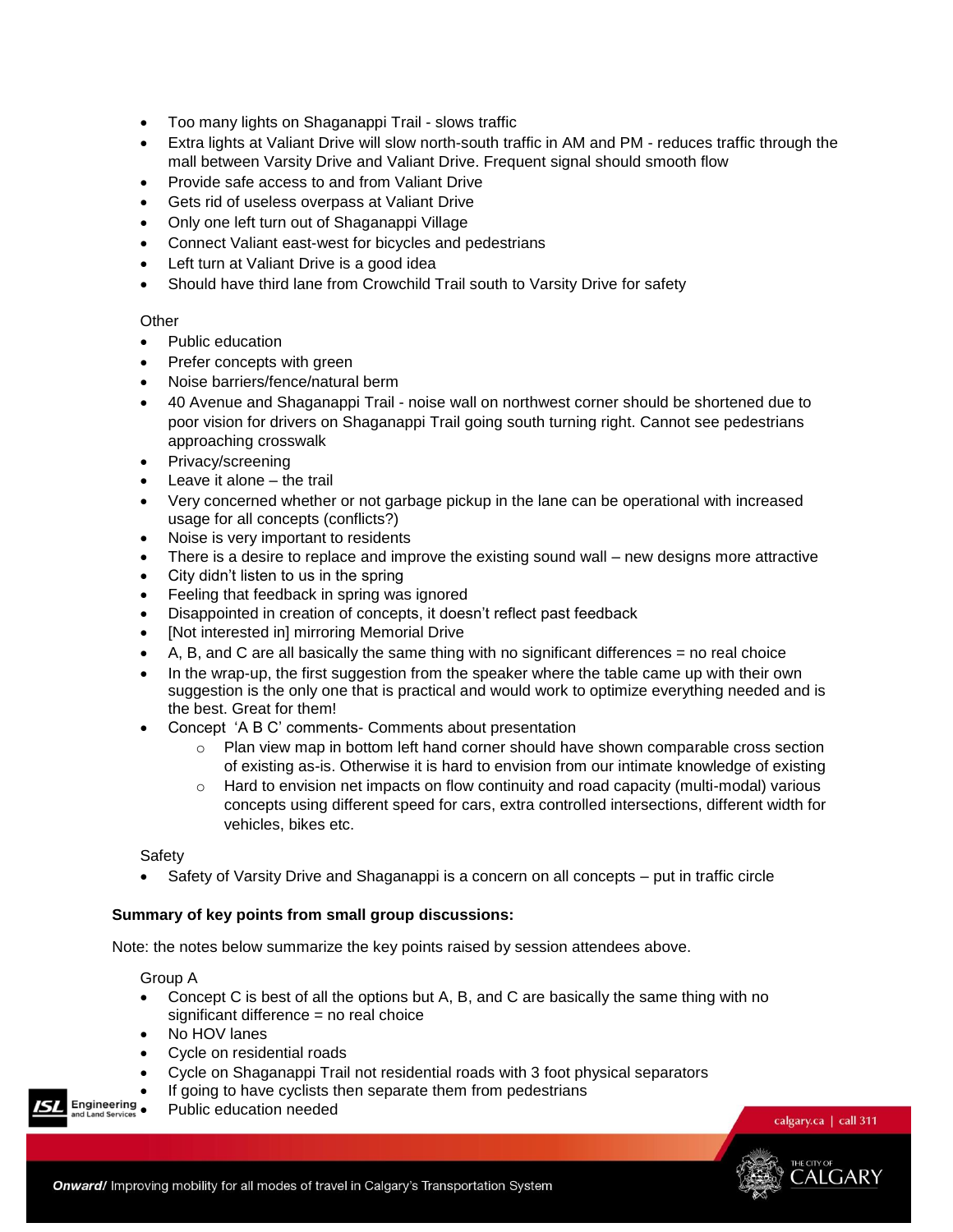- Prefer concepts with green
- Build barriers in median to prevent pedestrian crossing no chain link fences

### Group B

- Concern with traffic light at Valiant Drive
- Like Concept C
- Concerns with traffic backup, volumes with low speed
- Like pedestrian, cyclist separation
- Green space for community gardens

## Group C

7 People

- Concept  $A 2$
- Concept B 5
- Concept  $C 0$
- There was concern about loss of access to front driveways for residents
- Like greenery/trees
- Prefer on street parking for visitors and extra vehicles
- Concept B like the bike/pedestrian pathway on the east side of Shaganappi

#### Group D

- Preferred concept is A (75% of people, three of four)
- Because of lower residential impact
- Ability to have sound barrier
- Overall all concepts:
	- HOV needs to be carpool AND transit
	- At-grade pedestrian crossings slow down traffic, should be multi-level and increase in lights will also contribute to reduced flow

#### Group E

- We came up with our own concept
	- Buy out the west side and the east side remains as-is
	- It includes lots of open space with separate bike and walking paths
	- It includes a sound barrier
	- It has a wide buffer between the road and other paths (bike/walking)
	- Pedestrian overpasses at high traffic intersections with separate bike lanes
	- It includes on street parking
	- Road trees bike path walk path house

#### Group F

- Like:
	- Bike and pedestrian separation
	- City is planning now!
	- City is building relationship
- Don't like:
	- The removal of Voyageur Drive

#### Group G

- Concern that light at Valiant Drive will create more of a bottleneck
- Concern that cycle track beside traffic is actually not safe
- Like pathway on both sides
- Feel that need (with growth) 6 lanes to accommodate traffic no HOV
- Perhaps relocate bikes to give more space

Engineering



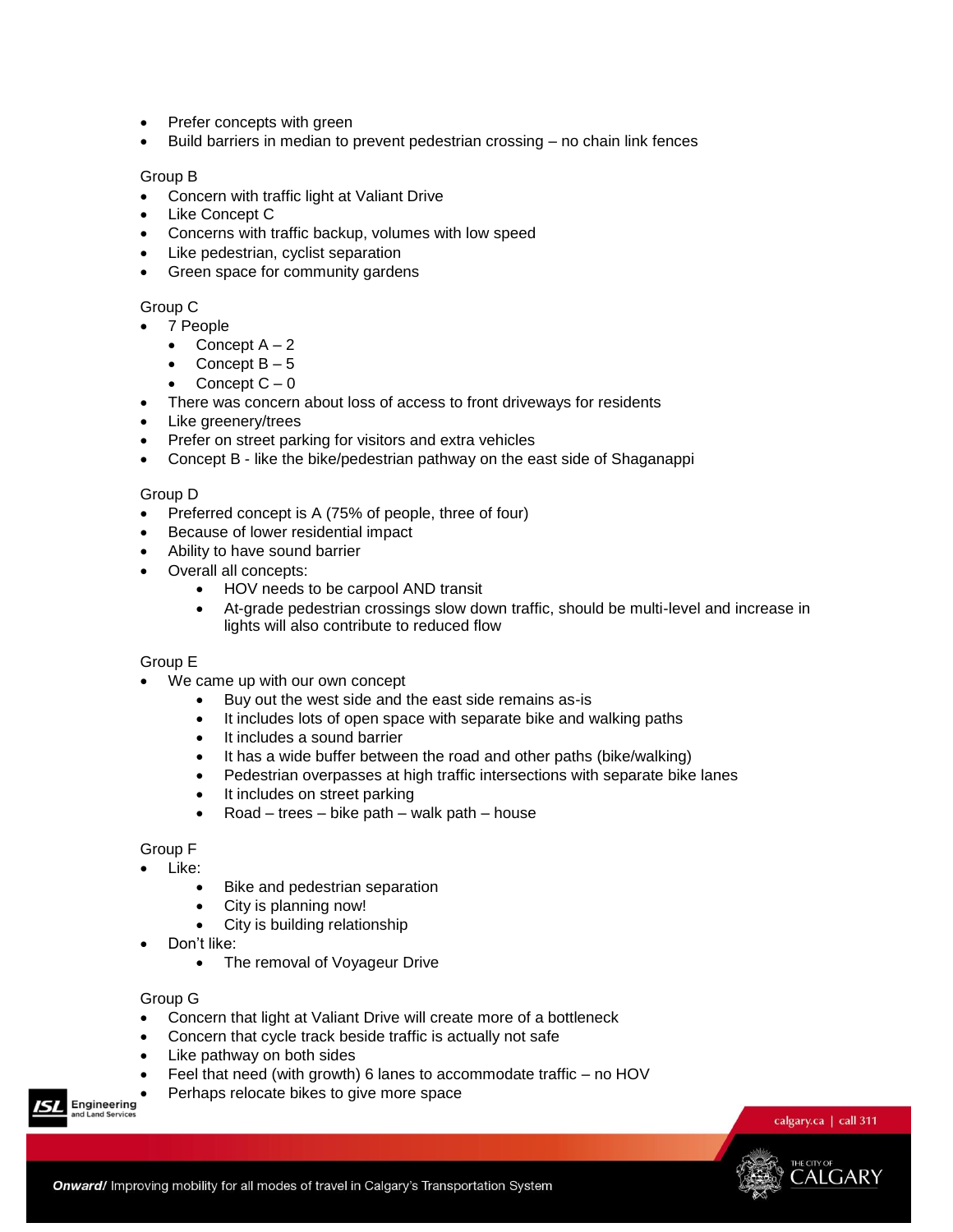- Concern about parking on Shaganappi Trail especially with future growth
- Concerned that trying to put too many services/uses in too small right-of-way

### Group H

- Overall, not happy with any of the plans.
	- Need a safe pedestrian overpass somewhere along road.
	- If that much needs to be fit in, just buy out the properties
	- Use multi-use pathways rather than a cycle track
	- Have a HOV lane in center that switches am/pm
	- Ultimately those home owners on Voyageur Drive should have strongest say

#### Group I

- Street parking is essential for family, friends and visitors just the lane parking is not enough
- Signalization on Valiant Drive is a great idea
- **Want new attractive sound wall**
- Want option to sell home to City now. Too much uncertainty!
- **Reluctant to make upgrades**
- **Want sound barrier**
- Visual screening from the road and sound attenuation are very important elements to consider

#### Group J

- Directly impacted residents would like to meet with team buy them out and build the road you want
- **Increase safety for kids and ability to have all needs met**

#### Group K

- 3 out of 4 prefer Concept A because of minimal impact on residents
- 2 residents at the table have lived on Voyageur Drive for 45 years. Would not live there if front access was removed

#### Group L

- Concept A is liked the best (hated the least)<br>■ Big concerns with Concept C
- Big concerns with Concept C
- **•** Cycling route and HOV already somewhat exist
- Concern with people losing access to front of houses
- Concept A no light, instead make a rounded type at bridge or an accessible route
- Take into account that this is a stable community with not a lot of turnover

#### Group M

- **Concept A the pathways are scary when shared by pedestrians and cyclists**
- Concept C is the best for flow, keeps cyclists and pedestrians safe (separated two separate paths)
- **Problem is that it takes the parking away from residents and back lanes are unfit and too tight**
- Need to accommodate garbage/recycling as well
- On Shaganappi Trail, parking is not feasible for safety

#### Group N

- Combine cycling and pedestrian infrastructure on one side of Shaganappi Trail
- **Concern about property value impact.**
- Safety concerns for homeowners facing Shaganappi Trail children-traffic
- Reduced speed limits 50 km/h preferred
- Do not want to lose parking





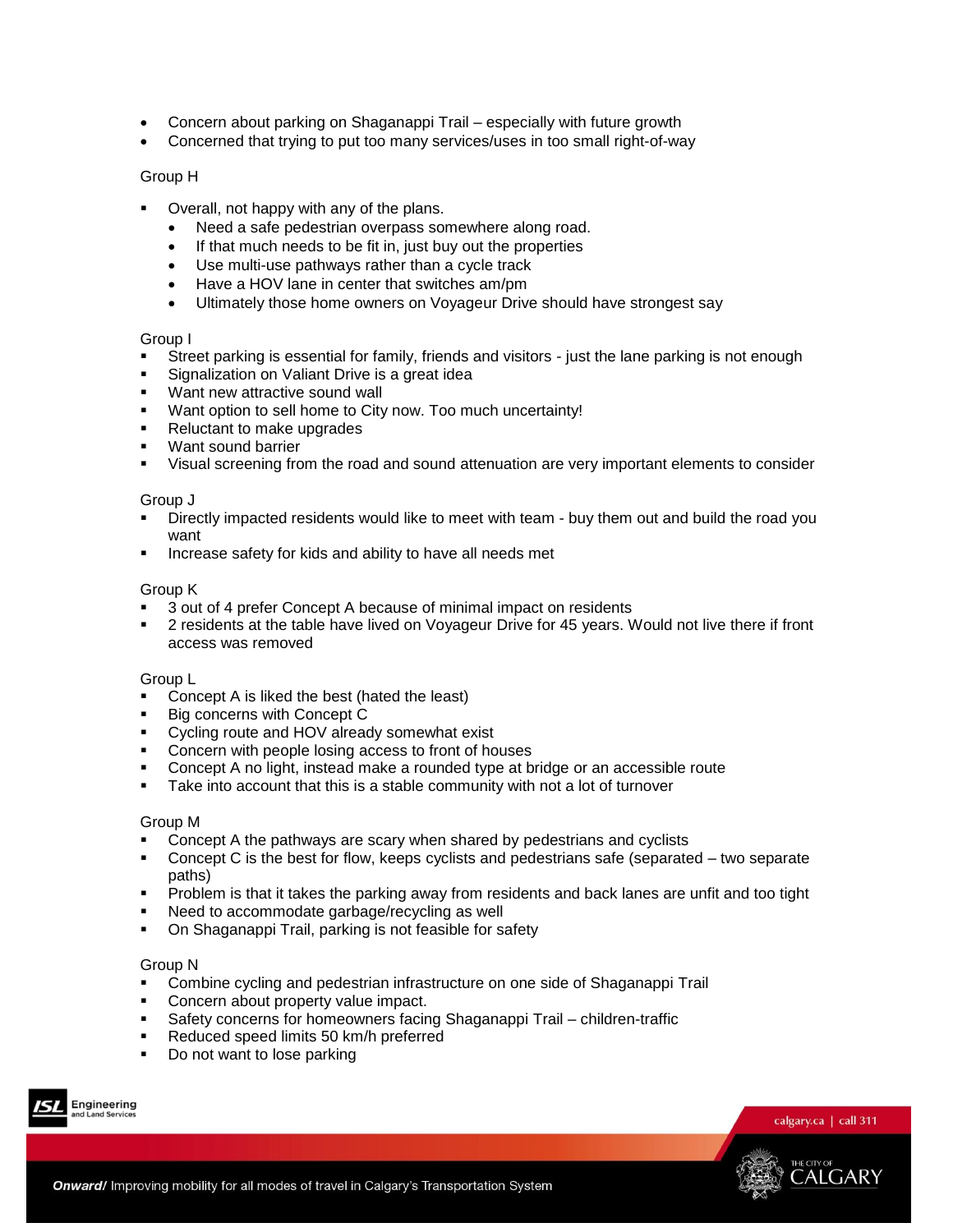## **Shaganappi Trail Corridor Study Community Conversation Comment Form Summary Nov. 26 and 28, 2013**

## **About the Session**

## 1. How did you hear about tonight's session? (Check  $\boxtimes$  all that apply.)

- 
- 
- x3 City news blog or social media x17 Email

x11 Letter in the mail **x14 Community bold signs** x2 Word of mouth x3 From other member of my household x3 Community newsletter x11 Road signs alo

x3 From other member of my household x3 Community newsletter x11 Road signs along Shaganappi Trail

- x2 Other (please specify)
- Varsity Acres Presbyterian Church

## **2. To what extent are you satisfied with the following aspects of tonight's session?**

|           |                                            | Satisfied | Somewhat<br>Satisfied | Dissatisfied | Somewhat<br><b>Dissatisfied</b> | Not<br>Applicable |
|-----------|--------------------------------------------|-----------|-----------------------|--------------|---------------------------------|-------------------|
|           | Clarity of information provided            | x26       | x12                   | x3           | х5                              | x0                |
|           | Project team's response to my<br>questions | x26       | x13                   | x5           | х2                              | х1                |
| $\bullet$ | Opportunity to provide my input            | x32       | x10                   | xЗ           | х1                              | x0                |
|           | Session location                           | x43       | х2                    | х1           | х1                              | x0                |
|           | Session time                               | x37       | х8                    | х2           | x0                              | x0                |

## **3. What did you like about the session format and activities tonight? What did you dislike? What can we do differently to make it better?**

- Liked time for detailed discussion maps and cross sections very clear
- I think the format was good, session was good but new concepts problematic
- Presented (3) options. Clearly layout advantage and disadvantages of each option group discussion.
- Concept A effectively eliminates access into my attached garage entrance/exit off and onto Voyageur Drive. Alley access not feasible.
- Like facilitator to facilitate the discussion
- I really think there needs to be a separate session for home owners that front on Voyageur Drive. Their issues are different from the rest of the community's traffic issues. The concerns about buy-out or compensation are valid but separate from traffic flow.
- I liked that we were able to express our concerns and thoughts. I dislike the proposed ideas it doesn't suit what we currently have although option A is better than B or C.
- None
- Session was ok but could not hear other people in the room (questions) and comments.
- I liked talking with my neighbors. I feel quite patronized not that there is any way around it. It's uncomfortable to be suggesting some of these changes.
- $\bullet$  It's ok
- It's fine
- Options from April were not considered i.e. not touching it scrapping the plan. Reverse traffic flow at time of day like Memorial Drive.
- Adequate presentation, knowledgeable
- Liked the opportunity for discussion. It allowed some of the emotion to be dissipated.
- 1. I disliked the elementary approach it was like going back to group session skills read in the early 1980's. 2. I would like one on one session with the homeowners directly affected with the Shaganappi Trail Corridor Study and Councillor and Mayor Nenshi.
- Like small table group. Each table group received same information. Person for each table to write down ideas and concerns. Facilitator that answered question in clear-concise language.
- A larger facility (community center) the room was too small (people/tables) are too close together. It's too noisy and difficult to hear others speaking.



Engineering and Land Services

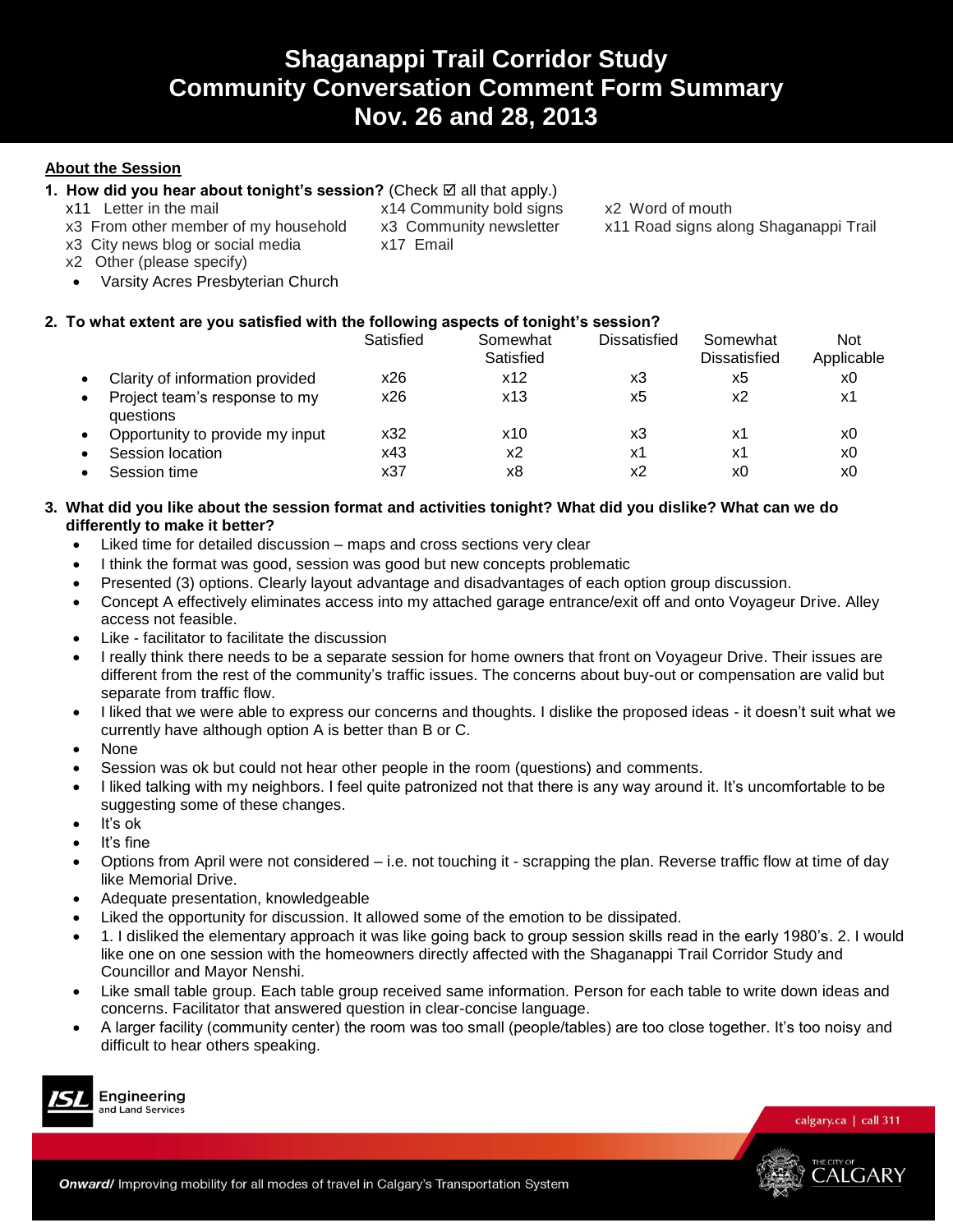- The attendees appeared to have been selected from a previous session and it was not, in this sense, an open forum. The options presented appeared to ignore the input given at an earlier session. I think "minutes" should be kept of these meetings so that they can be referenced in subsequent meetings. The minutes should be agreed to by the participants or their representative.
- Didn't like small groups very little feeling for group consensus. No assurance that comments would be passed on to correct department
- Clear message
- Interesting good
- Had all of my questions addressed
- Very good development plans but not easy to grasp right away (not here in April). Well presented by the first speaker however was hoping to hear more about plan for south of 40 Avenue.
- At one table 8, there were four homeowners on Shaganappi Trail. So focus of discussion was entirely on these people who resisted most.
- Zarina maintained friendly, happy disposition with "rounding-up the group" and kept it moving. Not as knowledgeable as she could have been (not her fault though).
- Too much noise! Difficulty hearing. Patience and good manners in allowing each person around table to speak.
- We had maps to look at to make things clear. We had a representative of the City. We all had chances to give our opinions.
- Worked fine
- Like: small group discussion with facilitator. Dislike: noise level made communication difficult.
- It is good to be able to have input
- Refer to #2
- All was well
- Good discussion but sometimes hard to hear, maybe set up noise panels
- Clarity "somewhat satisfied" because comparable streets (37 Street, 14 Street, Memorial Drive) great concept but too fast and need poster board for review and absorption. Project team response "somewhat satisfied" because few City staff had answers, just Chris Delanoy and 1-2 others have content knowledge.
- I did not care for any of the concepts and the information out there devalues properties and keeps everyone in limbo. To accommodate and do this properly you should do as was supposed to be done 30+ years ago which takes Voyageur Drive west houses. It is important to accommodate walker, bikers and buses.
- Start at 6:30 pm. Zarina did a great job of keeping us under control while ensuring we all got our input.
- I like the format as one gets an understanding of how people think about the problems. Perhaps a wrap-up at the end with open questions.
- The presentation did not clarify the situation. I did like the idea of breaking up into groups. This is where I began to understand each concept. Thank you for letting us have a chance to give our input. The group concept allowed for an exchange of ideas.

## **About the Project**

**1. Please indicate the strengths and weaknesses of the concepts presented. Space is provided below for you to provide comments about the concepts. If you do not have any comments about a particular concept please leave the space blank.** 

#### **Concept A – One-way frontage roads in "constrained" section**

- The best thing about this version is it minimizes intrusion on Voyageur Drive residences.
- I am a Voyageur Drive homeowner with a six year old son. I don't want a busy thoroughfare so close to my front yard. I realize this concept preserves Voyageur Drive in a reduced way but I think the City should just buy out Voyageur Drive homeowners to the west instead of making constrained changes that will lower our property values.
- You can buy me out and Concept "A" for *[the following*] reason above in 3 *[Concept A effectively eliminates access into my attached garage entrance/exit off and onto Voyageur Drive alley access not feasible]*
- Should be all documented in the discussion
- Continuous wide concrete very poor aesthetic
- Only option that allows us to keep what we currently have or something similar. Would still like to see a barrier wall or something that keeps pollution, dust, and dirt down.
- I like the parking and access to home on this concept. The least amount of change to property. The least effect on garbage and recycling pick-up.



Engineering and Land Services



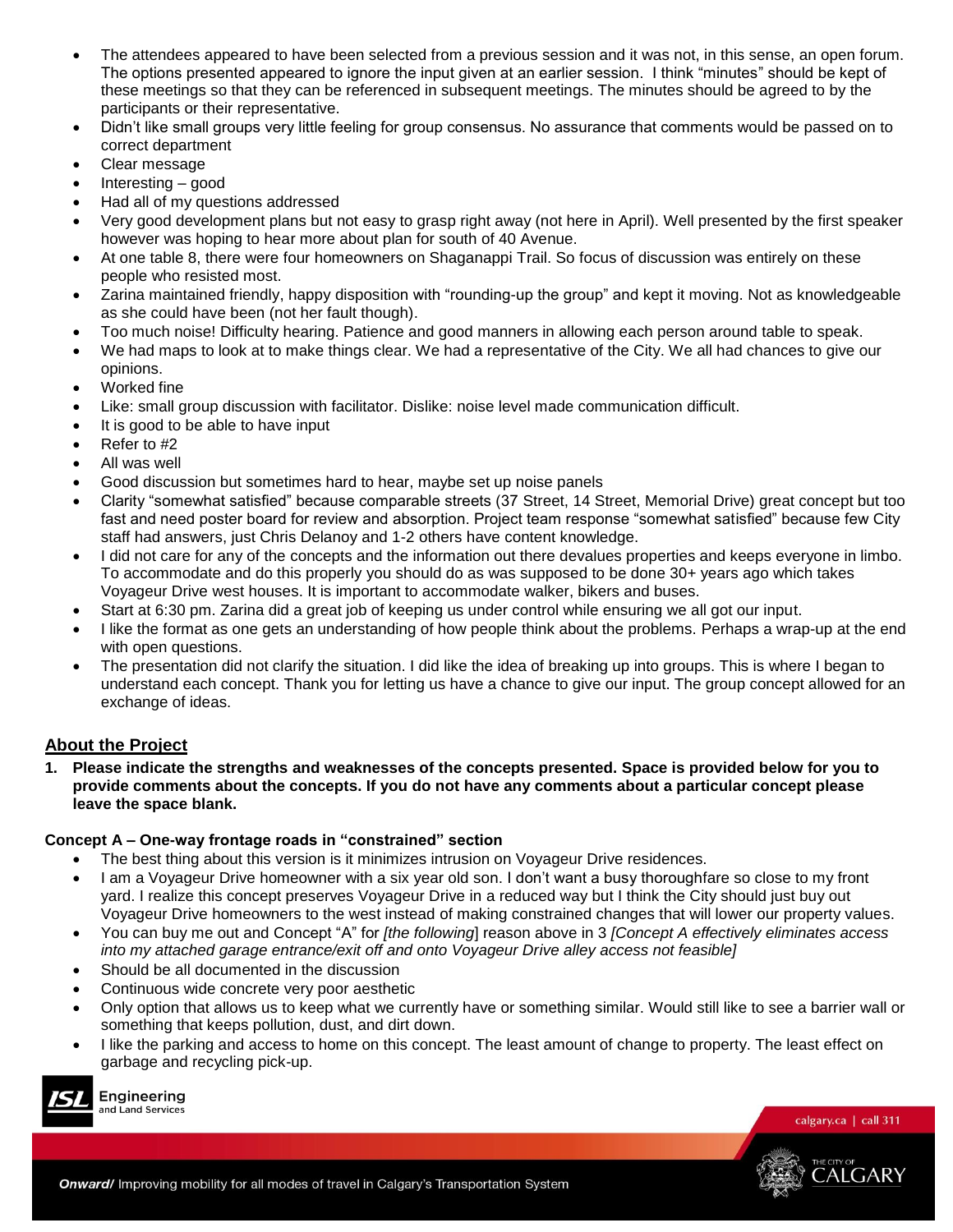- This one appealed to us
- Best one. Most important must not see traffic from Voyageur Drive. Really want sound barrier wall.
- Best out of the three ideas, but not fabulous.
- It's ok. Mostly worried about Shaganappi Trail being closer to the house. More noise. Impact on property value. If chain link is converted to a sound barrier then will feel closed in. This concept is preferred.
- Problem: 1) property value decrease will you pay for this?
- Second choice. Best of three poor choices. Forget access at Valiant Drive. Pedestrian overpass more important.
- Would prefer a pedestrian overpass on Varsity Drive on all options. Would prefer the lighted dual right turn off Crowchild Trail on all options to assist safe pedestrian/bike crossing. Less impact to residents. The property would still have some value.
- If you are not buying homeowners out, then the only people who should be answering this question are those people who live on those streets. Go door to door or call them and find out if they are okay with one-way streets.
- For all the concepts it was explained that Shaganappi Trail is to become a more "local" or neighbourhood" road even while increasing its size by 50%. This is not logically consistent. 1) I like "frontage" roads 2) I dislike meridians with plants or planters because of summer lane shut downs to water and weed. 3) I would like to see a dual turning lane in the center lane rather than plants as it gets traffic out of the other lanes when people want to turn. Memorial Drive is a complete mess for this reason.
- All weaknesses absolutely no strengths for my property on Voyageur Drive NW.
- Needs to have a lower speed limit pathways on each side are good.
- As a resident on Voyageur Drive this is the only option that is acceptable as long as the 1/2 meter buffer space is used to construct a noise abutment wall. I can't imagine the other residents of Calgary being happy with a speed reduction on Shaganappi Trail.
- I don't like concept A, the buffer space is a wasted space. I am against allowing space for a sound wall. Like the open concept. It is a safer concept as well.
- Path is jammed between two roads people would get double noise level. Also no boulevard an issue.
- No
- No boulevard not good
- Should have separation of cyclist and pedestrians. Do not like. Very crowded, a lot of hard surfaces. Little landscaping provided. Sound barrier needed. What type of vehicles will use Shaganappi Trail? Property values along Shaganappi Trail affected? Another alternative – buy homes on west side and widen to the west.
- Ok
- Feel there are other means to cut down on congestion on Shaganappi Trail congestion fees (drivers to register and pay fee for traveling route)
- The concept would have the least impact for people living on Voyageur Drive. Zarina did a good job of handling the meeting and getting our ideas.
- Yes best of the three, least impact on neighborhoods
- Sound barrier required. Concept A is preferred due to least amount of residential impact.
- Ok. But "C" looks at the long term future. Our table (3 vs. 1) preferred "A" which is short sighted and too "personal" not a "city wide" view.
- This is the one we liked best. Traffic flows best and has the least impact on residential property.
- Like path on east side only most amenities accessed by pedestrians/cyclists are on east side exception Market Mall however will be serviced by additional crosswalks at Valiant Drive. Dislike lack of aesthetics i.e. trees, green space etc.
- Best of all proposals. I do not support HOV lanes main stream and traffic restricted to two lanes why not allow total stream of traffic in use three lanes.
- Like that impact on homes minimal
- Strengths: minimal impact to residents along Voyageur Drive. Weaknesses: Little allowance for green space; need for a snow route; lack of bike/pedestrian pathway on both east and west sides (the division means that pedestrians or cyclists would have to cross to use respective allowed paths).
- Don't like; narrow street 3.3 vs. 3.5
- Not suitable for the needs. To take businesses away is bad. Too many lights on Shaganappi Trail.
- No too much devoted to roads
- This to me was the best one. It is difficult to please everyone I realize. This plan seemed to impact the businesses and homeowners the least. The ideas and minimal landscaping appeals to me. Why should the poor trees be subjected to heavy traffic? There was a place for people to walk and cycle.



Engineering and Land Services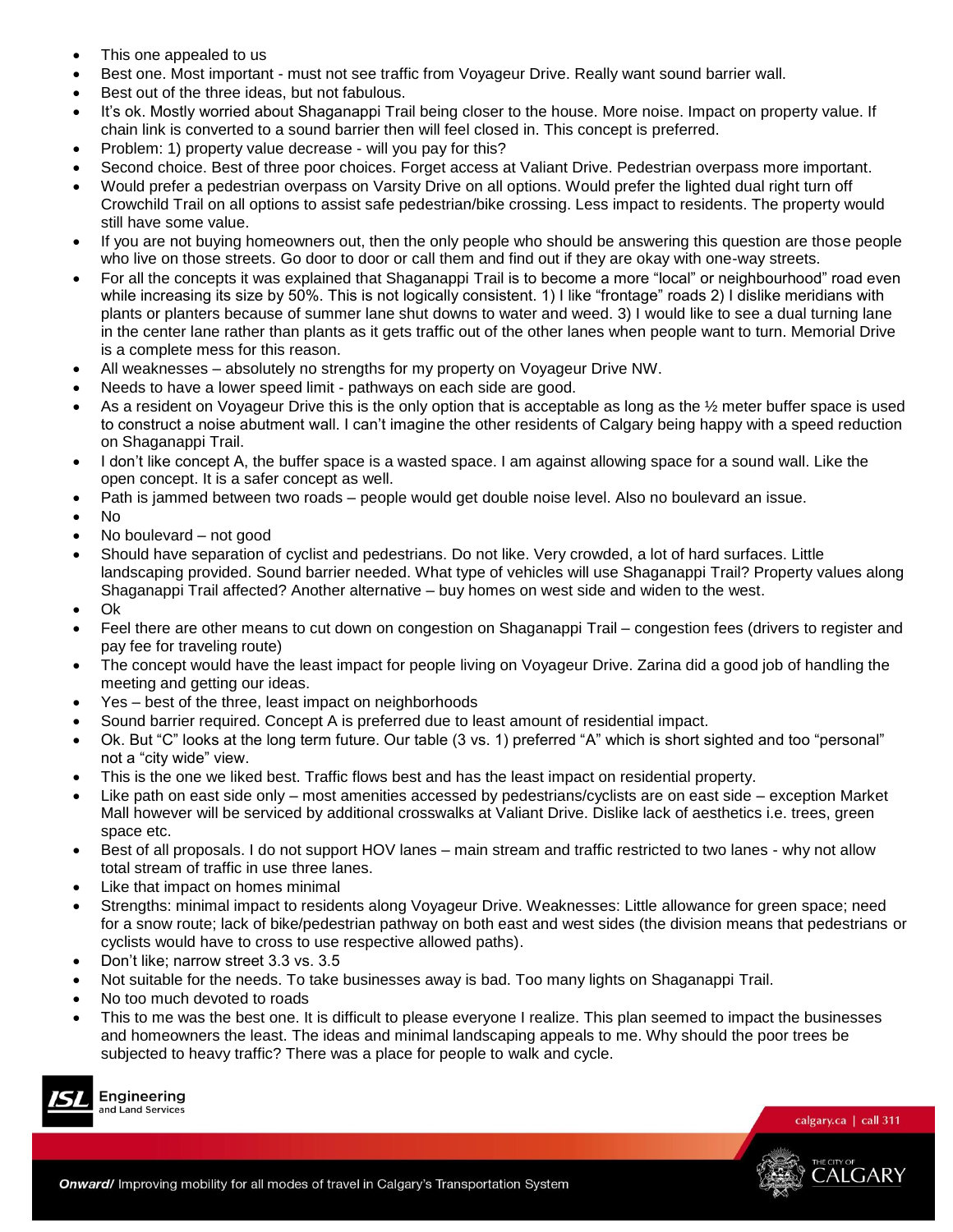## **Concept B – No frontage roads, provide on-street parking**

- Not acceptable x2
- None
- Nope
- Shared cyclist/pedestrian paths are a safety concern
- I think you should have a session with Voyageur Drive homeowners only. I think you would discover that we would actually rather be bought out. The people who said in April NOT to buy us out (but to "preserve people's homes") were Varsity residents who do not live on Voyageur Drive.
- Buy out only option for Virgina Drive NW
- On-street parking does not seem compatible with six lanes of traffic. Mixed use pathway is okay but could be dangerous/conflicts due to "high" speed downhill moving cyclists going south. As part of a regional system it is likely to cater to commuter cyclists at least on weekdays.
- Although we would still have parking it seems that it will be dangerous to park in front with small children.
- $\bullet$  2<sup>nd</sup> favourite option but dislike main artery parking and results in rear laneway congestion
- Do not like parking on main artery (safety)
- Losing Voyageur Drive is major in terms of access/property value. Worried about safety of on-street parking. Worried about being plowed in the winter. Safety concerns with the loss of fencing.
- Problem: 1. Property value decrease- will you pay for this? 2. No access for emergency vehicles. 3. No parking if it snows, limited in back alley (it's one lane)! 4. How do I parallel park or access my garage from a 70 km/h roadway? 5. I lose my garage on the front of my house!
- Third choice. Plenty to dislike about this flow. Too many neighbours have their driveways at the front.
- Better than Concept C in that it allows some parking
- All weakness absolutely no strengths for my property
- This I think is the best of the 3 concepts, however it still has negative properties. The reduced speed is positive (50km/h) – place to park on both sides of Voyageur Drive. Walking path on east side is great.
- There should be no parking on Shaganappi Trail
- 1) A six-lane high speed road with on-street parking nice 2) A bike lane within four blocks of a bike path. Face it; the three people who will use it will feel more secure on the path. And what is with all these bike lanes? When everyone at City Hall including our mayor commits themselves to bike transportation, then and only then will you have the moral secession to foist this nonsense on the rest of us.
- Again as a resident on Voyageur Drive this option is completely unacceptable. Parking and front door access off Shaganappi Trail is not an option! Our driveway (and our neighbours) are not identified on the maps provided i.e. total driveways to be relocated are at least 11 not 9.
- Ideal option. It connects all Varsity neighborhoods with a pathway, adds parking and provides more green (boulevard). I also like the 50 km/h vs. the 60 km/h in the other two options.
- Parking next to boulevard is poor and then in pathway more quiet. It is better and safer to have lane for parking next to boulevard and away from bus (blue).
- I think this option answers concerns I like this as it has paths, HOV on both sides and has green boulevards on both sides.
- Preferable but what do current residents think? Like the boulevard and parking options.
- Like better than concept A. Better for residents on Voyageur Drive. Traffic sound a concern. Like landscaping. Extend driveway from home to parking lane.
- No need to change. Emotional input because my house is located on frontage road.
- If you live on Voyageur Drive and are the only one in your vehicle, how do you get from the middle lane to get to the parking lane in front of your home?
- Good balance between "A" and "C". Like that it will slow speed from 70 km/h to 60 or 50 km/h.
- Could use bike traffic on one side and pedestrian traffic on the other?
- Weaknesses: need for snow route, parking on Shaganappi Trail means safety concerns
- Parking is dangerous with HOV next to it
- Not acceptable for only taking Voyageur Drive. It's best to do it right and take homes because quality of life will diminish tremendously. Safety of people living currently along Voyageur Drive is in question with congestion. HOV, pedestrian and bikes are a great idea.
- I did not like the idea of parking on Shaganappi Trail. To me it is too dangerous for such a busy corridor. Lots of business and home owners seemed to be impacted by this plan. Pedestrians and cyclists are accommodated in this plan which is a good point. This was my least favorite plan.



Engineering and Land Services

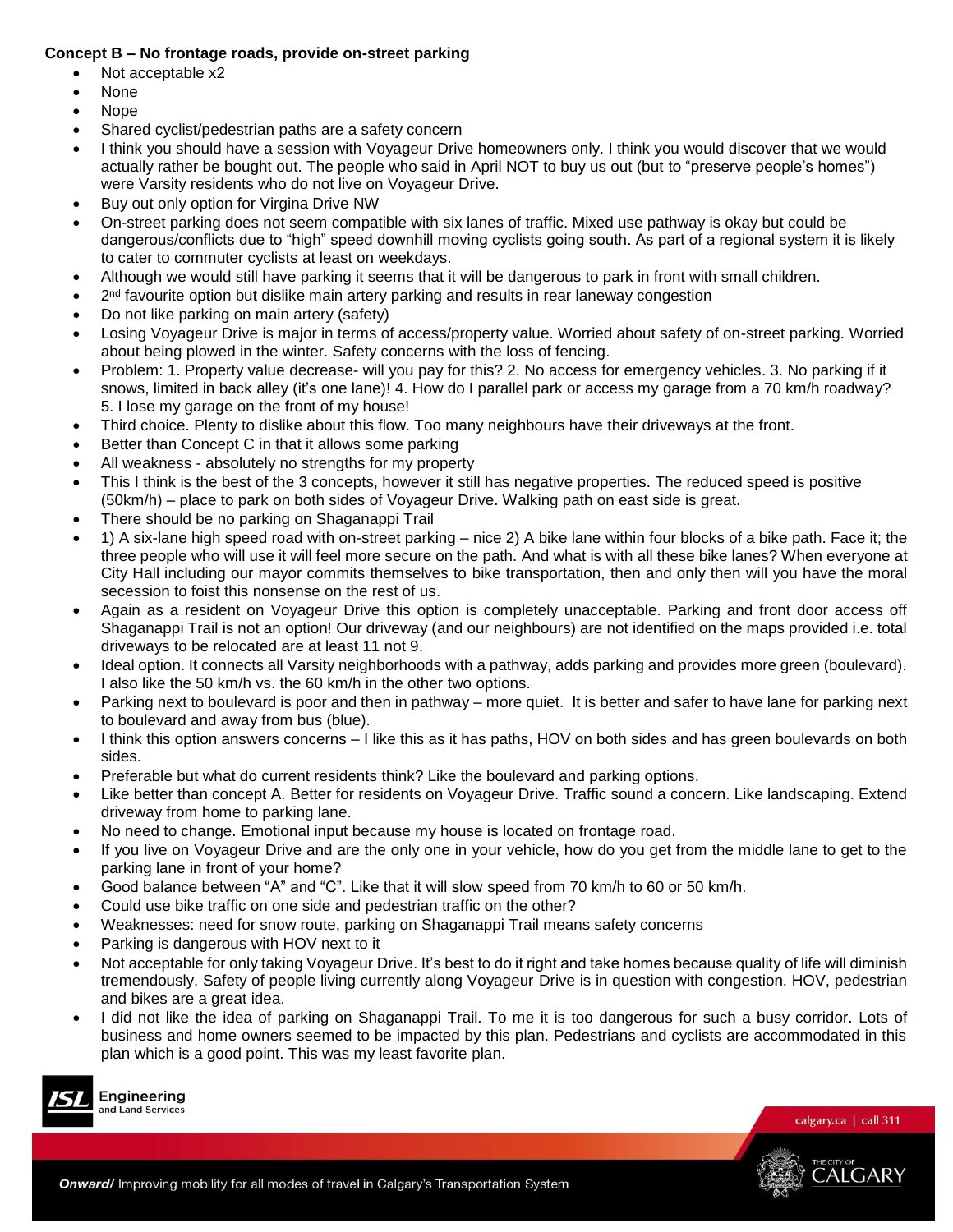## **Concept C – No frontage roads, provide cycle tracks**

- Not acceptable x2
- Did not like
- Nope
- Like the separation of cycle and pedestrian paths a safety issue. HOV lane an asset, particularly for future bus use in corridor.
- You have to admit that Memorial Drive paving scenario is not ideal. We don't want that.
- Buy out only option for Virgina Drive NW
- Best one because more pathways/sidewalk
- Prefer a cycle track over parking. Better visibility, quieter, promotes cycle community. I like the separate cycle track but it doesn't necessarily need to be on both sides.
- Problem: 1. Property value decrease will you pay for this? 2. No access for emergency vehicles. 3. No parking. 4. I own a garage I could no longer use, will you pay for this cost? 5. No one will buy my house now.
- Dislike this option feel as though we would be living in some faraway place we can't have friends and family over without making it difficult to find parking.
- Fourth choice. Forget the bike lanes! This is really poor.
- Worst option, nightmare for rear laneway and garage access to property due to all parking moving to rear laneway and limited access for garbage pick-up.
- No Parking for residents, makes alleys very busy not good.
- No parking for houses facing Shaganappi Trail. This concept is not preferred.
- Not acceptable. Need to keep parking.
- Won't be liveable without parking for residents and guests
- All weakness absolutely no strengths for my property
- The houses have a busy roadway out their front door children and pets at risk to be safe. Rear lane not wide enough to be easy access. No parking for visitors' vehicles.
- No cycle tracks. No bike paths on major roads.
- See above *[1) A 6 lane high speed road with on street parking – nice 2) A bike lane within 4 blocks of a bike path. Face it; the 3 people who will use it will feel more secure on the path. And what is with all these bike lanes? When everyone at city hall including our mayor commits themselves to bike transportation then and only then will you have the moral secession to foist this nonsense on the rest of us*]. No HOV lanes. There are no buses on Shaganappi Trail so where is the need for HOV?
- As Concept B above except that lane parking and access is not an option! No lighting, recycling and garbage bins everywhere! Don't think there is anywhere in the city that a resident is required to access their house from a lane only. Is it not against City bylaws to park in a lane? What if we are on vacation for a few weeks and don't move our car?
- Option C is ok, but with option B, cyclists can use the pathway instead
- No parking for residents
- No cycle tracks best of worst
- Poor as no one can access for residents and guests
- Like the best. More landscaping "softer". Accommodates all users cyclists and pedestrians and separates cyclists and pedestrians. Like wider buffer.
- Best option

Engineering and Land Services

- Same as above *[No need to change. Emotional input because my house is located on frontage road.]*
- This is a major impact as there is no parking in the front of Voyageur Drive
- Dislike impact to homeowners loss of frontage access and parking
- Like bike and walk traffic separate
- Strengths: more green spaces, good delineation of all vehicle uses. Weaknesses: no parking in driveways, front of residences
- Best choice but for residents along Shaganappi Trail it is difficult; City should ensure they will get financial assistance for relocating parking.
- Not acceptable too congested
- Like this concept but perhaps others like paths
- This one is my second choice. It does provide safe pedestrian walks and a separate road for cyclists. It will impact homeowners on Voyageur Drive which is a draw back. Too many trees which restrict view and even block views. There is also the disadvantage of people losing their street parking. Again here are businesses and homeowners which are impacted.

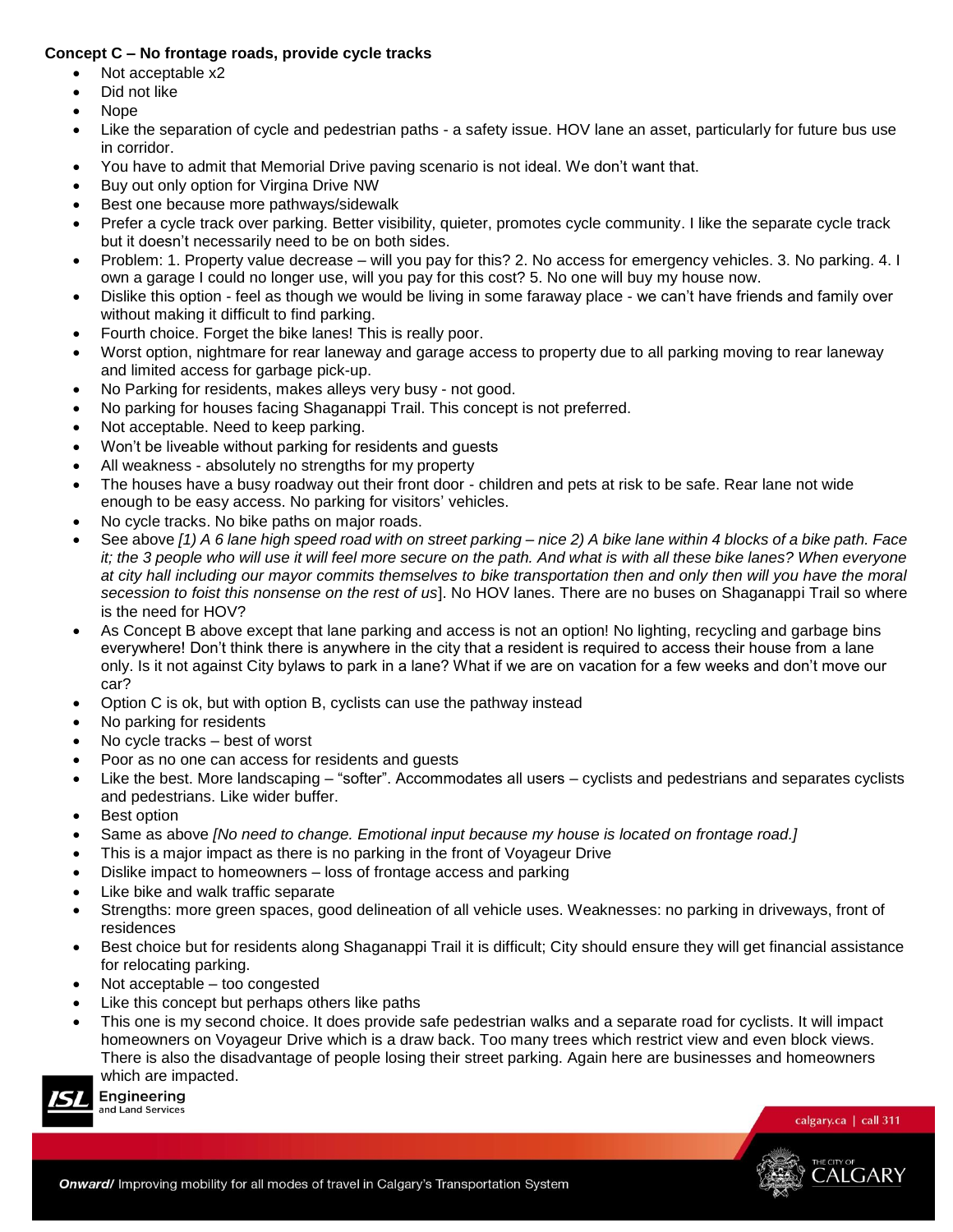## **2. Please share any other comments you may have about the Shaganappi Trail Corridor Study.**

- None x3
- With 50 km/h speed limit, sound barriers not needed.
- I thank The City for coming up with new concepts based on feedback, but the new concepts are not good for Voyageur Drive homeowners and their families (original concept better than the one that expands to the west). Also be honest and transparent with us about the timeline. We deserve to know ASAP about any and all eventualities! Thank you very much, City of Calgary!
- Good session
- I don't live in the impacted area. If you were put in their shoes, there are limited options.
- For all options am in favour of 1. Dual lane merge onto southbound Shaganappi Trail improves safety for pedestrians vs. current free-flow merge. 2. Traffic lights at Valiant Drive 3. Would really like pedestrian overpass at Varsity Drive safer for kids crossing to Varsity Acres elementary school and community center and ice rink 4. Support for lower speed limit at 50 km/h.
- Although I had huge concerns about them buying out my house and making me have to relocate, the options don't make any of the uncertainties go away or make me feel comfortable putting much investment into my home (i.e. renovation etc.) a buyout still doesn't resolve things either because I can't buy back into Varsity easily with market value of homes on Voyageur Drive.
- First choice leave alone.
- Option D get rid of this why do we need a road to nowhere? A bottleneck at 2-lane Memorial Drive. Option E: Why not lane reversal?
- Some photo realistic visuals would really help with visualization. Build a tunnel under the constrained area from Varsity Drive to Crowchild Trail. This allow for an open green space between east and west Voyageur Drive.
- Should City just buy out properties and do it right rather than do a constrained situation. The City did it on Glenmore Trail.
- Shaganappi dead ends at the river what will happen to that intersection?
- 1. Would you be so kind to clarify what is the eventual expected outcome of the study? 2. I would be pleased to have a one-on-one meeting, including a representative from your Department, Ward Sutherland, Ward 1 Councillor, Varsity Acres and Mayor Naheed Nenshi or his representative to present my case. As well, I believe it would be in the best interest of all residents who are directly effected on both the east and west sides of Shaganappi to meet with your department, Ward Sutherland, Ward 1 Councillor, Varsity Acres and Mayor Naheed Nenshi or his representative to present their case and eventually, perhaps a committee could be struck to with the study at all times if the study is to continue. Would you be kind enough to advise if this could be arranged? 3. Is/has the Varsity Community Association been totally informed and involved in the Shaganappi Trail Corridor Study from the onset? 4. Would you be so kind to identify all stakeholders? 5. What became of the Crowchild Trail Study? 6. Has it been realized that Shaganappi Trail finishes at Bowness Road N.W.? 7. Before proceeding further with the Shaganappi Trail Corridor Study, perhaps consideration should be given to the redesign of the interchange at 16<sup>th</sup> Avenue; the proposed West Campus Development; and currently under construction The Groves of Varsity? All will have major impact, including traffic on the community of Varsity Acres.
- I believe the only way to handle the problem is to buy out homes on a whole side of Voyageur Drive be it west or east side to really make a positive impact. Not convinced that Valiant Drive option – traffic light and removal of overpass will make a positive difference for our area. The eliminations of mulitple entrances/exists from gas stations and corner store is a great Idea! Thank you for your work. I would like to attend the spring session.
- The employees of The City appear to want us to bike or walk but reality must be faced. We don't live in New York, Vancouver, or L.A. We live in a cold climate and we are going to drive cars. Eliminating roads will not force us not to. Riding a bike, walking, or taking transit does not work when you have two kids in tow and ten bags of groceries, and -20°C. We should not be working to make Calgary an unfriendly city for families which seems to be what we are now doing. How many at City Hall who have families, bike or walk, or use transit (even though City Hall has a stop outside the door)? We see they have kept the nice big parking behind their building where most others (parking lots) downtown have disappeared.
- Concept D Leave it alone. I am very well aware that these "community" sessions exist only so that you can say they have occurred and with diverse responses you can do whatever it is you want to do. A reasonable if somewhat transparent strategy but it would be nice if you stuck to a few of your promises. I.e. Where is the grade separated interchange at 32 Avenue/Shaganappi Trail that was to be built before the Market Mall expansion?
- A lot of work for a road that goes nowhere. Because of the severe impact on the residents of Voyageur Drive, this should logically be a discussion between the City and them only. If either B or C were considered, buy out of property by the City would be mandatory. If concept A was adopted, there would need to be some financial compensation.



Engineering and Land Services